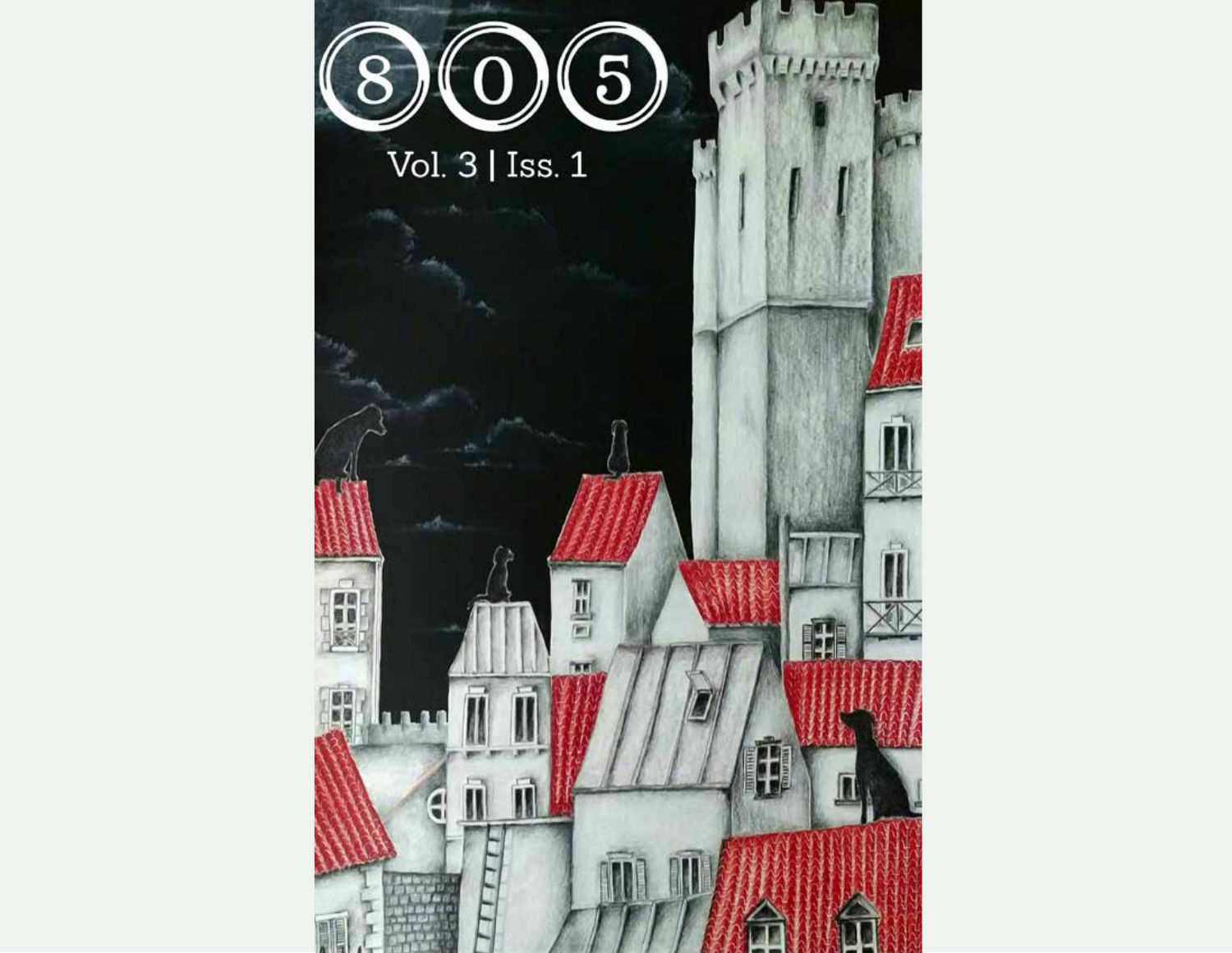

*805* (ISSN 2379-4593) is a literary and art journal published quarterly and online by the Manatee County Public Library System. Online issues are always free to read. An annual teen issue is published online and an annual print anthology of selected works is available to purchase.

"805" is the Dewey Decimal number for literary journals. *805* was founded in 2015 from the library's commitment to promote the vast creativity of our community and beyond. The editorial board is composed of librarians, writers, and a professor.

The editors seek short fiction, nonfiction, poetry, and art that is unexpected, striking, and moving. *805* accepts submissions from residents of Manatee County as well as the rest of the universe. Unsolicited and simultaneous submissions accepted. Submissions are always free.

Find us online at:

www.805lit.org facebook.com/805lit twitter.com/805lit

| <b>EDITORIAL</b>    | EDITOR-IN-CHIEF       |
|---------------------|-----------------------|
| BOARD               | Stephanie Katz        |
| POETRY EDITOR       | <b>EDITOR</b>         |
| Jennifer Aleshire   | Courtney DeSear       |
| <b>EDITOR</b>       | <b>EDITOR</b>         |
| Kevin Beach         | Jyna Johnson          |
| <b>EDITOR</b>       | <b>FACULTY EDITOR</b> |
| Julieanna Blackwell | Matthew Masucci       |



 $Lit + Art$ 

Volume 3, Issue 1 January 2017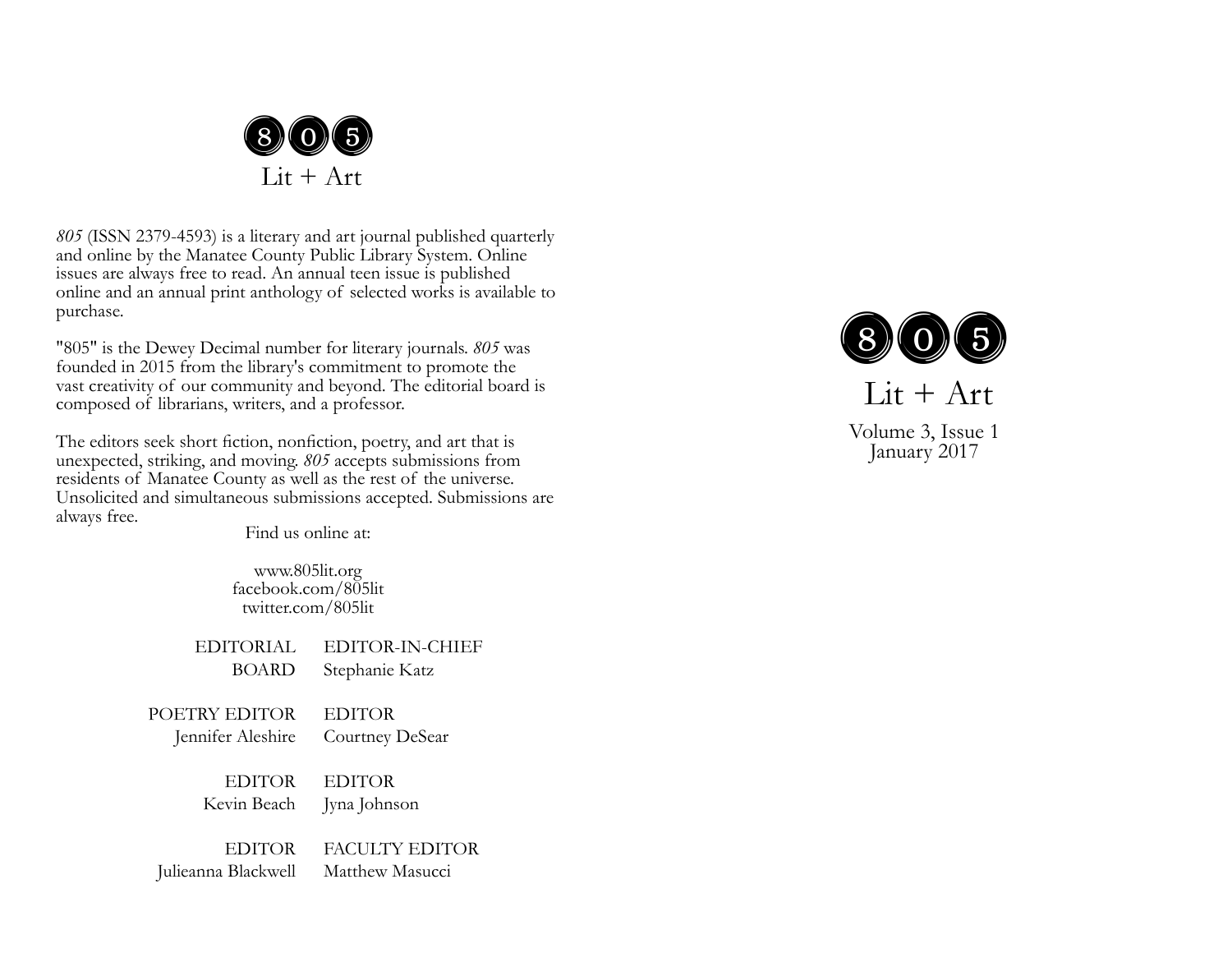### From the Editor

The year 2016 saw the loss of great artists, writers, and musicians. But this difficult time only demonstrated that we need more art to come home to, to help us cope, or to aid us in discovering a new perspective.

Being an editor for 805, watching this magazine grow and flourish, affords me a unique view, a front-row seat, so to speak, to the amazing talent that we still have around us. In this issue of 805, we can reflect on the present, as well as the future, while experiencing the exquisite quality of art and prose contained within.

Paule Woolsey's "Moon Dogs," selected for the cover of this issue, is an example of what I spoke of above. The dogs, looking off into the night, await for the light of the moon. Tim Lavis's "two-hundred" offers a challenge to award-winning and former United States Poet Laureate Billy Collins. Kristi Hebert's "Snapshots" captures the beauty of the cycles of life. Finally, Jennifer Ammon's "Chemistry," the Flash Fiction Contest Winner, examines that magical feeling we get, or don't get, when meeting a potential mate.

These are just a few of the gems that can be found inside. Come see the future with me.

Matthew Masucci Editor

## Contents

#### Fiction

| Jennifer Ammon, Chemistry, Flash Fiction Contest Winner |    |
|---------------------------------------------------------|----|
| Craig Berry, How to Weigh Nothing                       |    |
| Sara Cutaia, Sinner                                     | 35 |
| Kristi Hebert, Snapshots                                |    |
| Tara Roeder, Penelope Parker Barnett                    | 17 |
|                                                         |    |

#### Nonfiction

| Alyssa Oursler, Mixed Emojis |  |
|------------------------------|--|
|                              |  |

#### Poetry

| Patrick Bower, The George Washington Bridge |  |
|---------------------------------------------|--|
| Tim Lavis, two-hundred                      |  |

#### Art

Cover: Paule Woolsey, *Moon Dogs*

| D.H. Kelly, <i>Fish</i>                                               | 21 |
|-----------------------------------------------------------------------|----|
| G                                                                     | 23 |
| Sloppy James, That The Sky Is Above Us, Even When We Do Not See It 27 |    |
| Jennifer Lothrigel, A Part Of                                         | 15 |
| Grace                                                                 |    |
| Keith Moul, <i>Lake Louise</i>                                        | 33 |
| Paule Woolsey, Hanging                                                | 3  |
|                                                                       |    |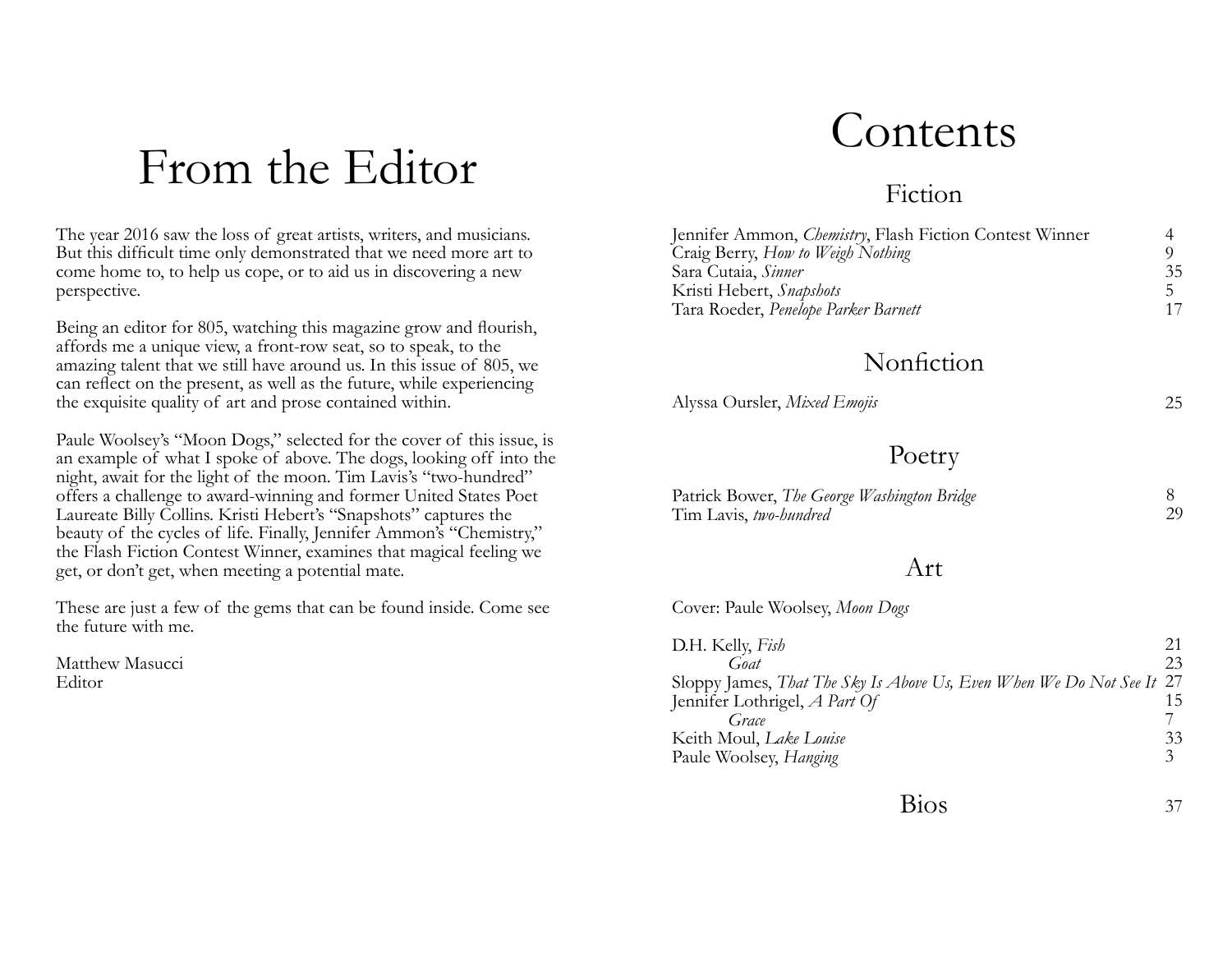

**Moon Dogs Paule Woolsey**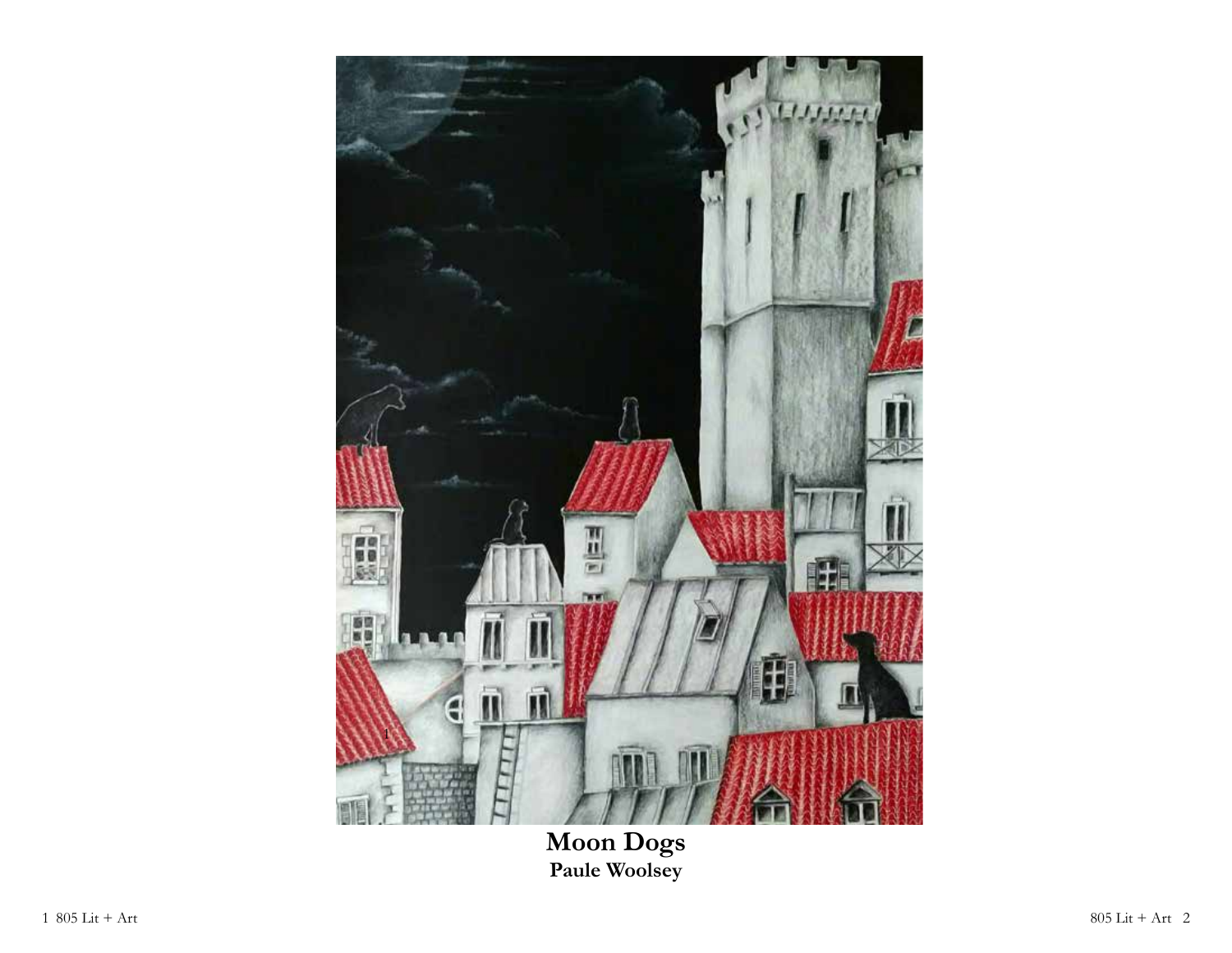

## **Chemistry** Flash Fiction Contest Winner **Jennifer Ammon**

The second glass of wine might have been the clincher. She told herself, Do not say something cringe-inducing. Do not tell him your opinions, which are not always well-received. Be happy instead of being the dark, brooding, haunted by too many bad boyfriends person you really are. They already went through the first uncomfortable ten minutes. She's from Michigan. 41. No kids. He's from Illinois. 43. No kids…that he knew of, ha ha. What was wrong with him, she wondered. He was talking about the Miami Heat. She sort of nodded her head like you do on these kind of dates. Guys always had a lot to say. She had a lot to think about but not so much to say. She knew about Hitchcock, and Marilyn, and Ingmar Bergman, but she didn't know the language of men, like football, or basketball. She felt alone. I wish someone would just *get* me, she thought. This guy moved from Chicago to Miami to help take care of his mother. Well, maybe he'd take care of her when she gets Alzheimer's. Okay—*if*. But it runs in the family. She could tell him about her father who had it. No, that's bummer talk, as her friend called it. She apparently engaged in this too often. She didn't see what was wrong with talking about real life. And death. He drank a vodka tonic and it looked crisp and clean, like he did. She felt like ordering one, too; maybe she'd be crisp and clean instead of old and—*stop*. But she got that second glass of wine and felt it. The calamari they shared went fast. There was a lull in the conversation. It was her turn to talk but she looked at his shiny round face and funny looking ears and considered him, um, that way. Could she see herself doing the love thing with him, getting hot and sweaty? No. And that was important, wasn't it? Before the lull he asked her, "What's your favorite painting?" She was stuck on that one. Who knew the names of many paintings? And then… And then she said it: "I'm not sure there's any chemistry," is what she said to the guy who moved to Miami to help his sickly mother and did not ask her how the chemistry was going so far. As soon as she said it, she wished she hadn't said it, that she could take it back. "I'm sorry. I'm just tired." But she saw the look on his face, like a wince, and she knew there was no going back. "It's okay," he said. "Let's call it a night." "All right," she agreed reluctantly. What did she expect? While they waited for the check she thought of a painting she liked and blurted out, "Starry Night. Van Gogh." He smiled. "That's a great one." He looked handsome. She would have liked to stay and talk some more but he was already getting up to leave.

 $\bullet$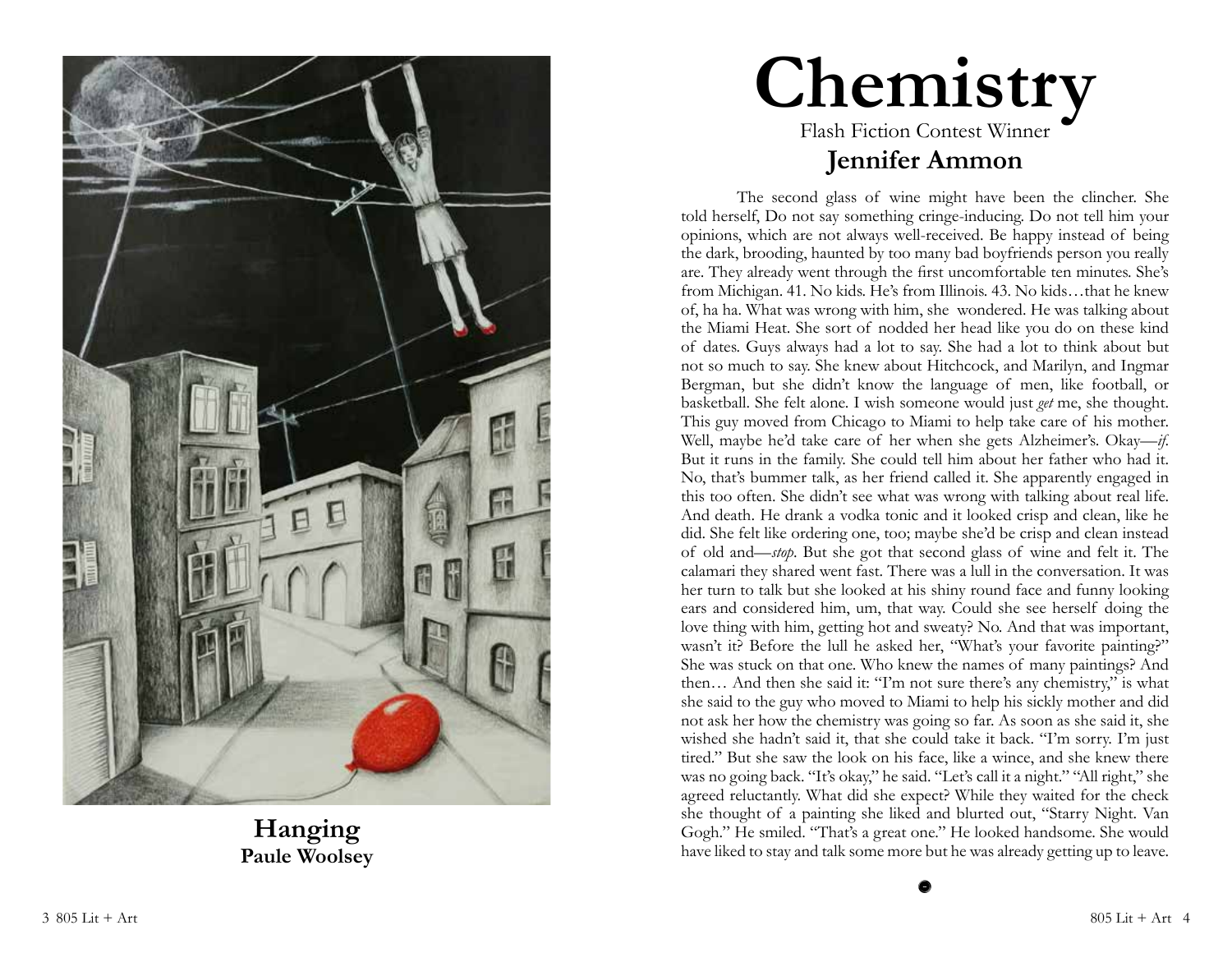## **Snapshots Kristi Hebert**

I am three, the grass under my feet the feeling of everything good in the world as I chase the crystalline bubbles flying through time and space. I want nothing; it is a time before wants, before needs other than those that are most basic to us all. Soap bubbles and coat hangers ensure happiness. No shoes required, in a time before broken glass and broken people that leave needles to fester in the rain—at least, a time before I was aware of such things.

I am four, the feeling of the rough, shaggy carpet bruising my cheek, reminiscent of Astroturf as panic washes over me. The first time this fear slams into me like the rush of disrupted tides, but I'll never know that it won't be the last. Voices rise in volume as my terror rises in pitch, a high whining that blasts through my eardrums like a staccato beat that will never end. It is wave after wave of these feelings from an ocean that I never wanted to see, one that I never knew I would find myself stranded in, alone and unsure. Jesus asked his followers to get out of the boat and trust that they wouldn't sink. I don't even have the boat.

I am five, six, seven—the ages tumble together as the pictures shuffle in the box I hold, all of my worldly possessions packed under the bright California Orange that adorns the still-sticky wood. It's almost as if the earlier panic attacks were practice for this feeling of trepidation that overwhelms every thought as we move from house to house to house, escaping the women that howl obscenities, throwing glass bottles at our windows. The knowledge of how to hit the floor in less time than it took to breathe in to scream was well-practiced in response to the sound of slamming doors and cars backfiring, sounding like the gunshot that I'd only heard once.

I am twelve, sitting alone in the cafeteria as the conversations rise around me. "Why does she dress like that?" they whisper, yet they seemingly don't understand the volume component of that word. "What are those scars on her arms?" They're the burn marks from my first foster sister, I want to tell them. From when she realized that her mother intended for me to stay. They're the signs of a system that failed me when I needed it most, signs that I was unworthy, unloved, and unwanted. I learned to make the marks myself. It saved them the time and effort.

I am fifteen, and the sting of a needle is better than the burn of a flame. It creates the fire inside of me, masking the pain I still feel from the streaks of burned flesh up and down my body. I crave this feeling more than anything else as I lock my door against the man my foster mother is

sleeping with this week, knowing that in two more days, school will start again and I'll find Jimmy. He'll always give me what I need, so long as I give him the things he craves. Me, oddly enough. Who would have thought that all I would have to give away was myself to find a way out of the memories I'd been given? Who would have thought someone would *want* to take me?

I am nineteen, remembering Jesus and his boat as I sit on the cold steel as they ask me once more if I'm sure. They show me the pictures of hands and feet, spine, the beginnings of a brain and all that would make it human. I find no connection to this alien being until I'm told that there are fingernails. Somehow, it made the baby seem alive. I knew then that I wasn't sure. My mind flashed back to the bubbles, and I wondered if my daughter—for I knew it was a girl, even then—would find the same delight in a coat hanger and dish soap that I did.

I am twenty-nine, watching my daughter push her glasses up her nose. They're taped in the middle, just like Harry Potter's, and no matter how many times I try to chant the spell Hermione offers to fix Harry's errant frames, the tape stays. She stands nervously in front of her class in the same elementary school I went to, before things fell apart. The Mary Jane's I never got to wear adorn her feet, and the dress she picked out herself ("It looks JUST LIKE LUNA'S, MOM!") blows softly against her stick-thin legs in the air conditioning as she concentrates on her science presentation. She's the most beautiful thing in the world to me. I paint her fingernails every day.

I am thirty-five, and my daughter, the girl that I named Cali after the orange box that followed me through hell, is accepting an award at school for an essay she wrote. An essay I'd never read. An essay about her mother, the foster care system, abuse, neglect, self-injury, and drugs. An essay about abortion and life. An essay that I never knew she'd written, because she knew what the look on my face would be by the end. She loved surprising me more than anything else.

I am thirty-five, and I look pole-axed. She's smarter than I ever was and knows more about me than I ever have. As my daughter tells my story, I remember three and three. Mine and hers. Bubbles and soap. The only ways our childhoods ever looked alike—the only tradition I ever began myself. The rest, she gave me.

I am thirty-five. I paint her fingernails every day. She's begun to paint mine, and I know that I am loved.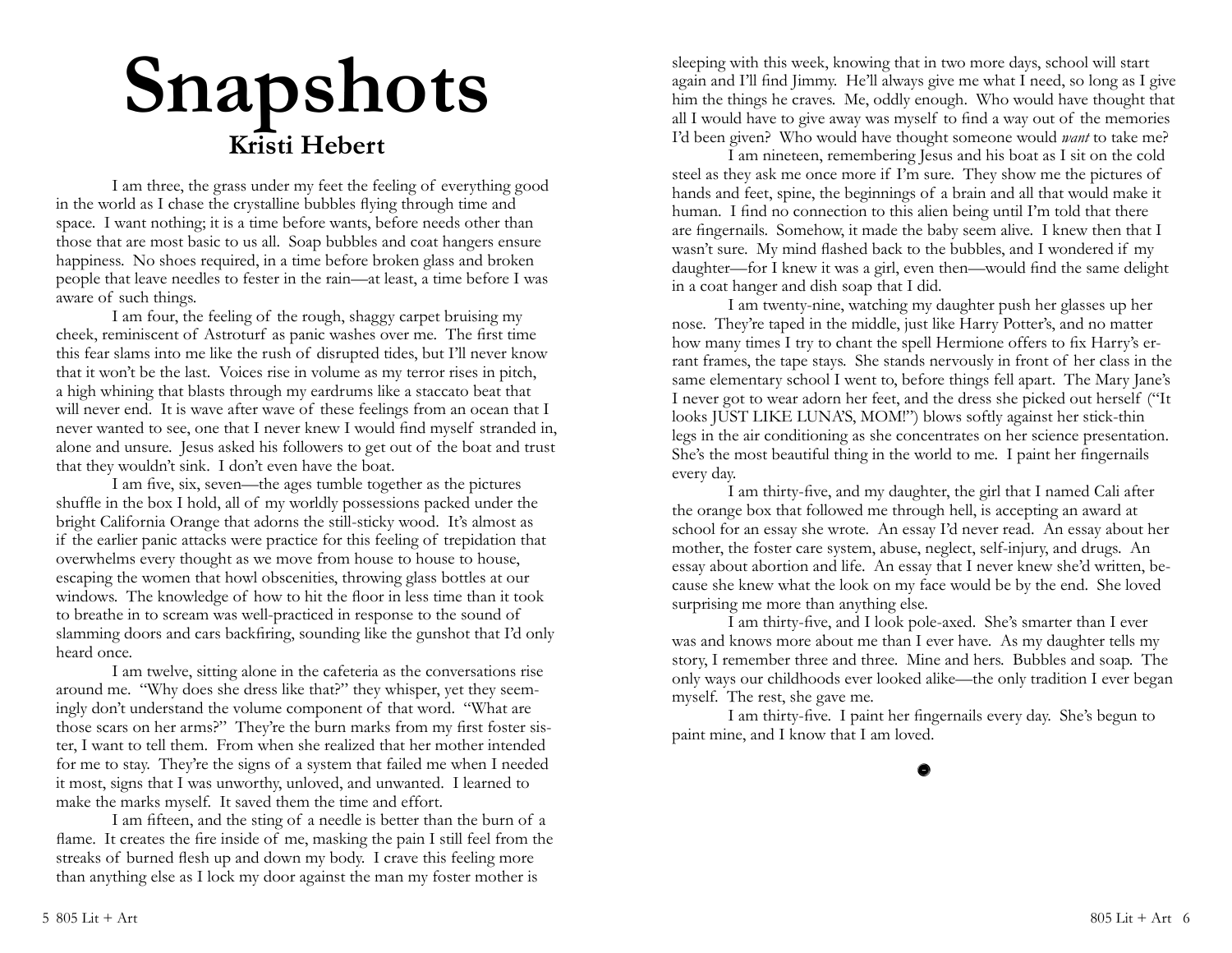

**Grace Jennifer Lothrigel**

## **The George Washington Bridge Patrick Bower**

It was simpler to rent a car in New Jersey than Manhattan, and you had a plan: to walk over the bridge and claim our Kia in Fort Lee,

a ten-thousand-step process that would at least show us the valley and maybe the mettle of our just-transplanted souls.

I couldn't disagree—that was back when I still had a driver's license, and we still felt a natural pull to the kind of adventure that holds people together

or draws them up a river like the Hudson in the autumn to go camping on the grounds of a crumbling Delano mansion.

So we took the lower walkway, nicknamed "Martha" for his wife, but the view—*It would be better by car*, I said as we peered between the joists

that crisscrossed the picture of a broadening river and our gilded-age campsite beyond.

We've made our choice, you said, wiped a sweaty hand across a smooth 24-year-old forehead. I just laughed and wondered how much longer 'til it ended.

Then somewhere in the middle, the path—it began to lean and complain.

We bent our knees and gripped the sides of our cage, assuring each other of the structure's venerable age, (imagine eighty-five years crossing the same place)

though with twenty eight thousand tons of steel wires suspending a delicate platform of thin girders that seem to float like a carpet, it's a form best admired, I realized,

from a distance.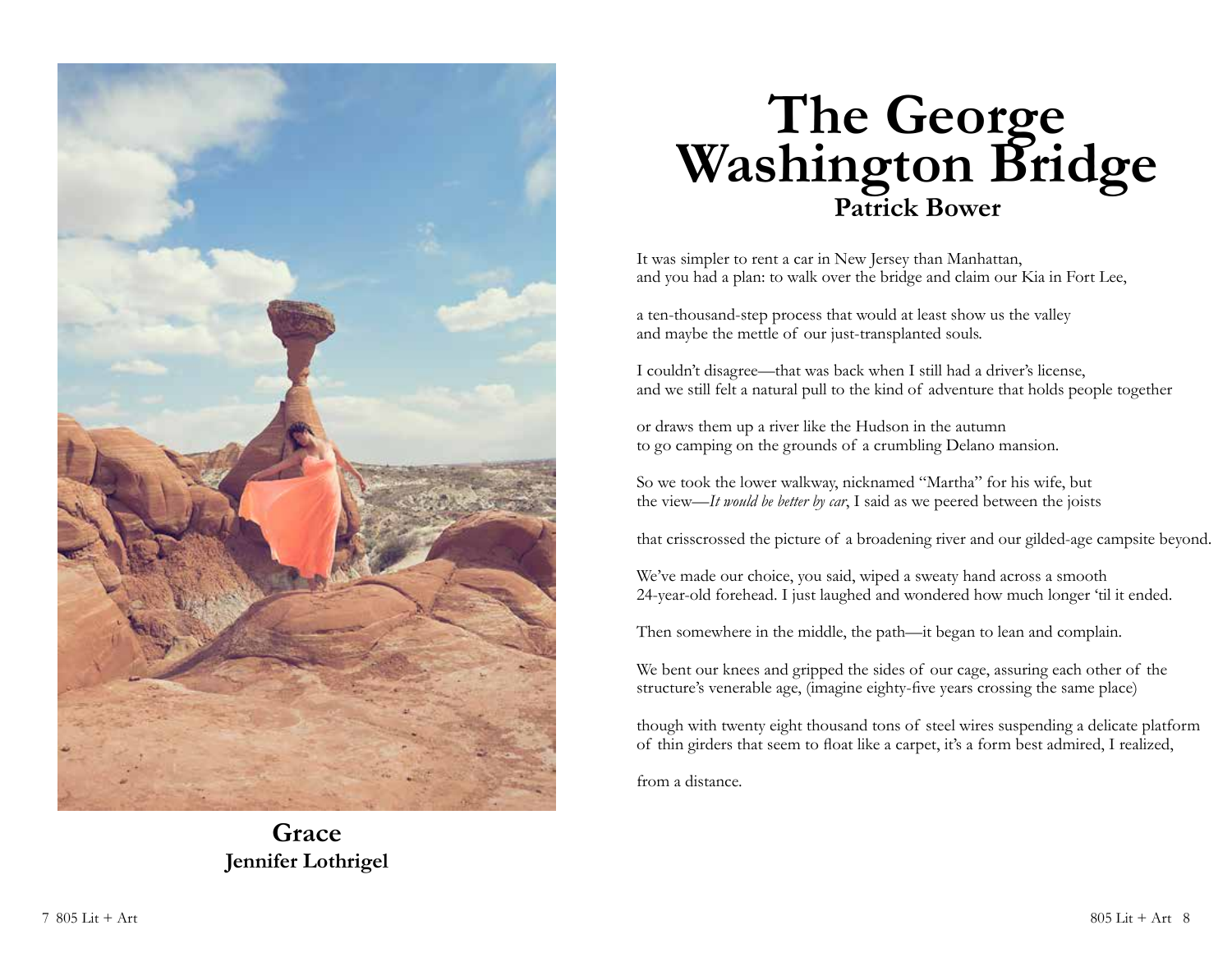# **How To Weigh Nothing Craig Berry**

His name's not Iggy, okay? It's Sam. Iggy is a terrible name for an iguana. Did you know ninety percent of domesticated iguanas are named Iggy? That's a fact (I think). So no, I did not name my lizard Iggy. At no point in his life have I ever even *considered* naming him Iggy. His name is Sam. I have originality. At least I have that much going for me.

Sam needs a new cage; that's why I'm here, in the dark back aisles of Good Hope Pet Supply, where they keep the fish tanks and terrariums. God, they seem to get more expensive every time I come in here. I swear, the second my savings get back to a somewhat comfortable level (about six hundred dollars), I have to turn around and buy a new cage for Sam. He's growing fast. And I love him—he's a beautiful lizard—but sometimes I think if I worked triple shifts at the convenience store every day of my life, I'd still barely come out ahead. He sucks up a lot of money. And food—hot damn, you should see this thing eat.

Sam is like me. Or at least, Sam's like how I used to be. He eats everything I put in that cage. I mean everything. Kale and parsley and bok choi. Apple slices, tomato slices, mango slices. The mango slices are his favorite. Which just figures, 'cause those are the most expensive of the bunch. Most weeks I can't even find them at the Pick 'N' Save. He even started eating the shredded newspaper I was using as his substrate, which I wouldn't have minded, except that it's not great for his digestion. So I've started laying down a new substrate—one made of alfalfa pellets, which is better for his tummy, but way, way worse for my bank account. After all, I can't find alfalfa pellets for free in the dumpster outside the Gas-N-Go.

So anyway, what was I saying? Oh, right, I need a new cage for my iguana. Would you believe I started Sam off in a fifteen gallon terrarium? He was a baby then. He outgrew that in about a week and a half. I should have known. Baby iguanas grow like a...fuck, I don't know what, but they grow fast. And iguanas need cages at least twice as wide as the lizard is long, and equally tall. I worry that Sam is gonna be one of those iguanas that grow to be seven feet long, like a little dinosaur. That's basically what iguanas are: dinosaurs. But *smart* dinosaurs. After all, there's something to be said for an animal that can survive whatever wiped out all other life forms on the planet.

Anyway, after two weeks, I bought the twenty-gallon tank. And I knew at the time I should have bought the forty-gallon tank, but Jesus Christ was it expensive. Only now I *have* to buy the forty-gallon tank, and if Sam gets any bigger I'll have to build something in the basement out of plastic wire and plywood, and I'm dreading when that day comes because I'll basically be sacrificing a whole damn room of my 870-square-foot house to a fucking lizard.

But Sam is all I have now that Jenny is gone. She left because I was too poor and too fat. She told me that, too—I still can't get past that, how she looked me in the eyes and said, "Will, I have to go. You're too fat. I'm worried we'll be sleeping some night and you'll just roll over and you'll trap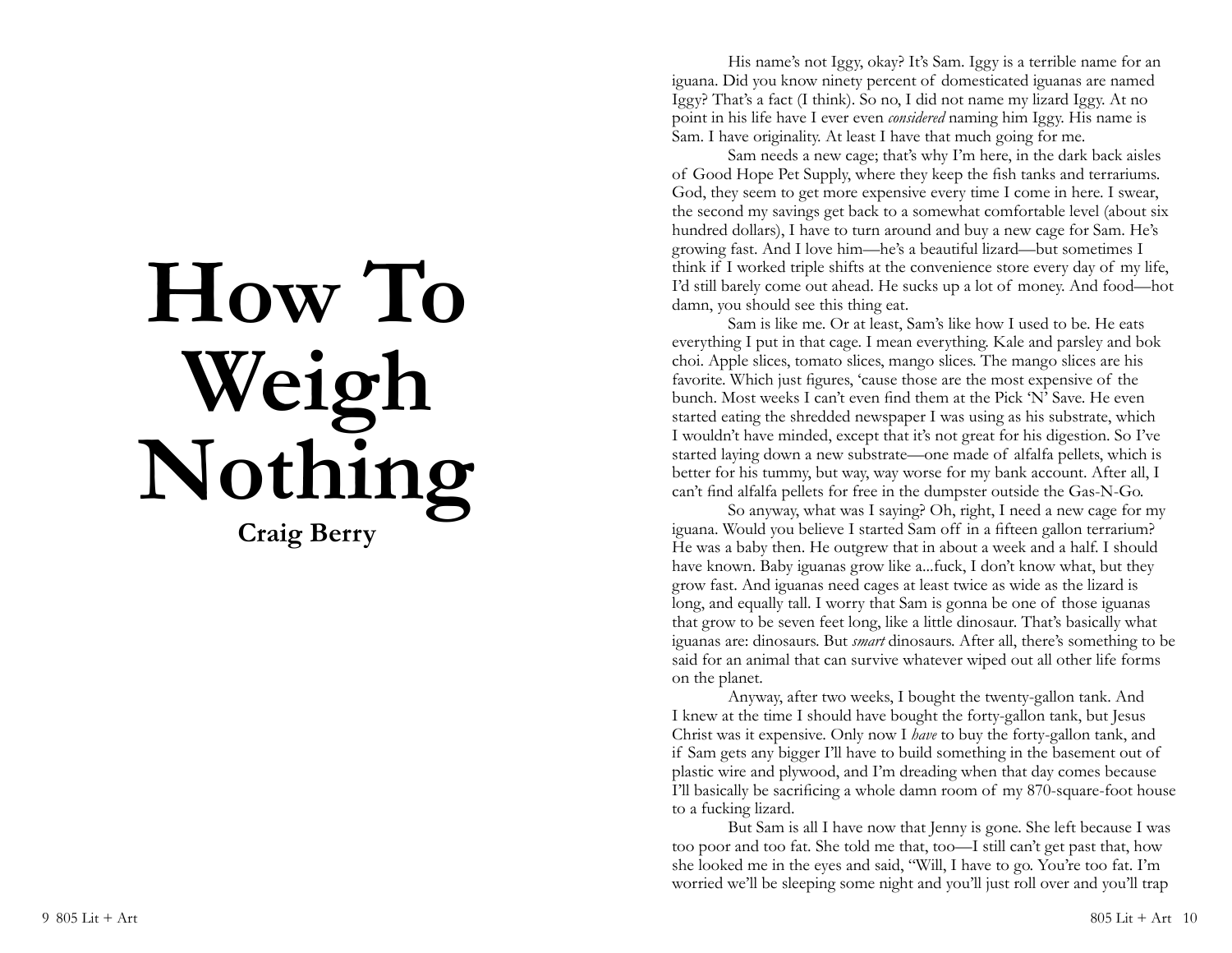me under all that blubber, and I'll run out of air and die. And then where would we be, huh? Me dead, and you still fat? And you'll never earn the life you want if you keep working at that godforsaken gas station. You're better than that, but you stay there year after year and I don't know why you punish yourself like that."

Okay, so she didn't say any of that *out loud*. But it was in the subtext. I knew what she meant when she said, "I just need some space." It was *implied*.

Anyway, she left and I got Sam the next week. I was depressed. I needed company. And iguanas make great company. Still, I should have gotten a cat or something. Cats are much cheaper, you know?

Right, right, fuck. I was telling you about this cage. You must be bored halfway to tears if you're not already dead.

Sam has been growing since the day I got him. At first he was just getting longer. Every time I blinked, he had grown another inch. It was like a magic trick. It was amazing. But not long ago he stopped growing length-wise, and began to fill out in his jowls and in pockets of fat along his back and sides. He won't stop eating; it's all he does, and I never knew iguanas could be so gluttonous. I've never seen a picture of a fat iguana; as a species, they seem to keep a pretty healthy handle on their metabolism. But Sam is different. All Sam does is eat and puff up like Popeye after a can of spinach. Except instead of muscles bursting out on the surface, it's odd-shaped bubbles of fat. They form so fast I can almost hear them go *blup-blup-blup* as they emerge.

But despite all the money I have to spend on fresh produce, and an alfalfa-pellet substrate, and increasingly elaborate cages—despite how much I complain about all of these things day in and day out—I actually don't mind it one bit.

Because I have a secret.

There's something different about Sam.

I don't know what it is, but the day I brought him home and fed him his first head of leaf lettuce (something I'll never do again, now that I know about the piss-poor nutritional value lettuce holds for iguanas), something shifted in him, in me. I watched him nibble at the leaf, and for the first time since Jenny left, I felt no need to be eating. I no longer had the desperate urge to put away the piles of ice cream cartons in my freezer, or to plug in the George Foreman grill and make myself a second dinner (which would have been hamburgers numbers five and six for me that day). As I watched Sam eat that lettuce, I felt *satiated*. I felt at peace. I felt no shame.

Jenny would have been proud. I ate nothing for the rest of that day; just kept handing Sam leaf after leaf and watching each one disappear. Sam was happy, and I was happy. It was a win-win.

Of course, the next day I woke up hungry. My stretched-out stomach was loose and gurgling, and growling angrily, "FEED ME

NNNNOOOOOWWW!!!" And as I waddled towards the kitchen to grab a tub of cottage cheese and a good-sized spoon, Sam locked eyes with me. I could tell he was hungry, and it broke my heart. I had an old apple in the fridge that had been there since before Jenny left. It was her apple, actually. I was never a big fan of apples. I always needed something heavier, something meatier. But I grabbed her apple—the last thing of hers left in my fridge—and I cut it up (which felt good), and I dropped it in Sam's cage. He scurried to it like a five-year-old kid who's just broken the piñata.

And as the apple disappeared into the lizard, I didn't go back into the kitchen. I sat down Indian-style by the terrarium, let the calm move through me in broad waves of ice-cold clarity. My Sam was beautiful as he cocked his head from side to side between bites, considering each slice before throwing his head at it, mouth open wide, to snap off an end. The way he moved was prehistoric, but his brown eyes were sparkling and new.

Eventually, I did go back into the kitchen, but I did not touch the cottage cheese. I rummaged for more food for Sam, came back to his cage with a banana, two tomatoes, a yellow bell pepper, and a knife. We spent half an hour like that, me chopping off part of a fruit or veggie, lobbing it into his cage, and watching him put it away. We were bonding. But more importantly, my hunger was slowly dissipating. And when we were done, and Sam had perched himself on his miniature log and was licking his chops like a dog, I was no longer hungry at all.

And so it continued, in the mornings before I went to work, and again when I came home from the Gas-N-Go: when Sam was hungry, I fed Sam. When I was hungry, I fed Sam.

And every time I fed Sam, my hunger disappeared.

Would you believe I haven't had a bite to eat in four months? It's true. I've lost nearly two hundred pounds. Jenny would be so proud of me. Jenny would be very proud indeed.

But I won't call her, won't beg to get her back. Sam and I have something special. When I watch him eat I'm filled with a sense of inner peace like you wouldn't believe. I barely even think about Jenny anymore. Everything is about me and Sam now. It was hard when I lost Jenny; I was depressed, sure—extremely depressed. The kind of depressed where I would see the happy people in Cialis commercials, and I would start sobbing, alone on my couch, certain I would never know love again. But then I got Sam, and everything brightened, and I know that if I lose him now, it will be so much worse. If I lose him now, I fear I will die. Literally die.

Last night Sam and I were eating (Sam for real, me vicariously), and he gave me quite a fright. He stopped halfway through a mango slice. Just stopped—every muscle in his body became perfectly still, and he closed his eyes. He looked quite sick. Sam is enormous now—there are rolls of fat stretching out his scaly skin from head to toe. He looks nothing like he did when I brought him home, except for his eyes—his eyes still sparkle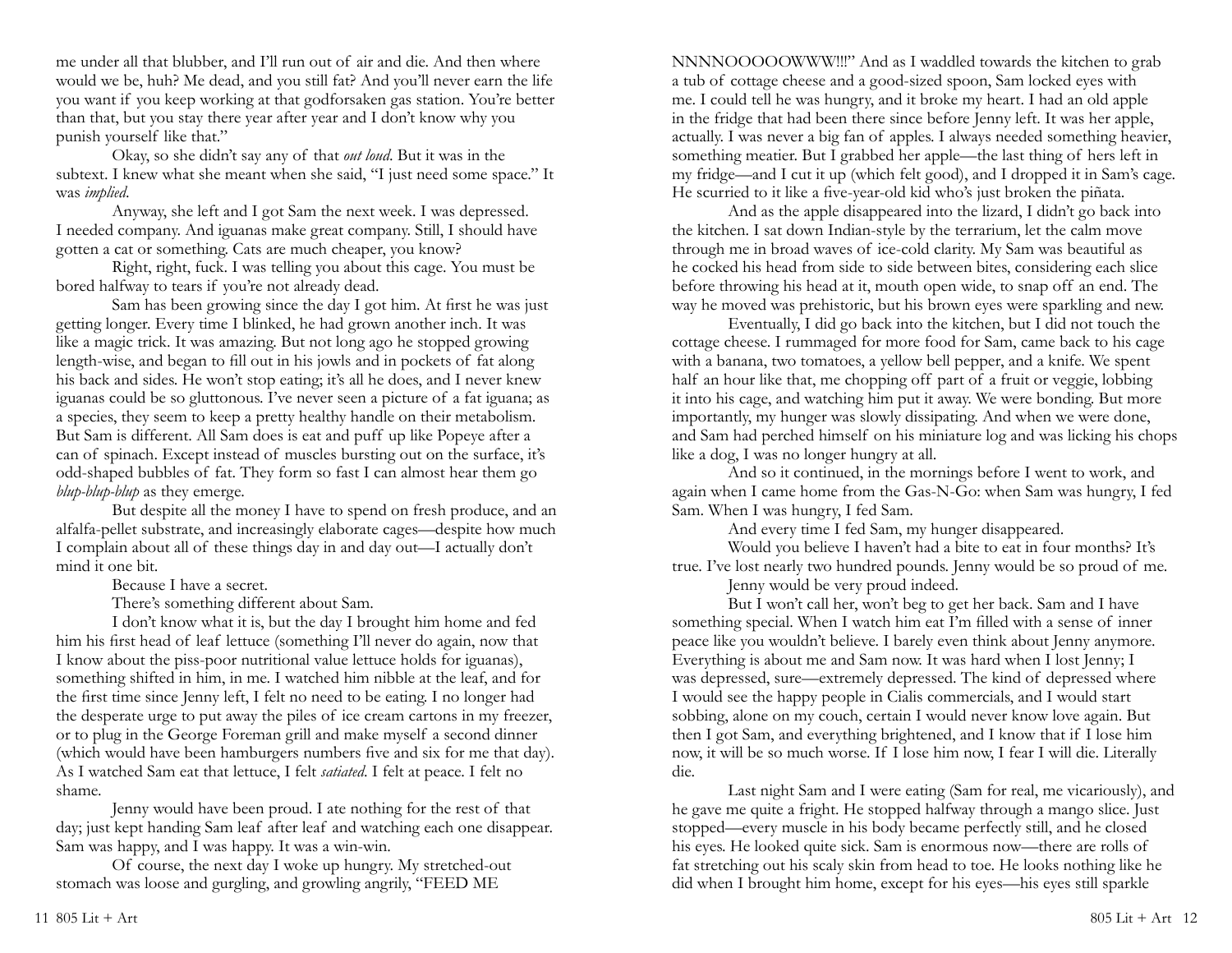like they did in his youth, like they did when I fed him that first apple four months ago. But when he closed his eyes last night, he looked like a dead gray alien. He looked nothing like my Sam.

And he sat like that for several minutes, not moving at all, and as far as I could tell, not breathing. Terrified, I raised one long, sinewy arm to the wall of his cage and tapped a bony finger on the glass. And just as I was about to break down in tears, he jolted awake and pressed on, finished the mango, then curled up in his faux-rock cave in the corner of his cage and went to sleep.

He's still alive, thank God. I thought I had lost him, which is to say I thought I had lost everything worth living for. He'll be fine, though. I think he just needs more space, more room to breathe.

Which is why I'm here, finally buying what I should have bought on day one—the forty-gallon tank. The big boy—*two hundred and sixty bucks!* But if it makes Sam even a little bit happier, it will be worth it.

As I leave the store wheeling the giant box on a flatbed cart, I look across the mall parking lot. The blacktop seems to quiver in the rising heat, and each car is a beacon, catching the hot sun and throwing it back in bright white shimmering light. And at the far end of the parking lot, I see her—*Jenny*. She's alone, which is a relief, and she's hauling five or six bags from various stores in the mall—Boston Store, T.J. Maxx, Barnes and Noble—anchor stores, mostly, but a few are from little shops in between. I wonder if she has changed jobs, because when we were together, she would never have been able to afford a spree like this. As I approach, I wave.

"Hi!" I say, one hand pushing the flatbed cart, the other one waving wildly above my head.

She looks me in the eye, nods very politely, smiles. "Hello," she says, and continues walking, unfazed.

As she passes, I turn and watch her go. I suppose I do look dramatically different these days. I suppose that's some excuse, because it's clear to me as she strides off into the sun that she doesn't recognize me in the slightest. She has no idea who I am.

And that's fine. I don't want her back anyway. Sam is my whole world now. Sam and my new magic diet. Even if I did get Jenny back, it wouldn't last long, because eventually she would look right through me every time she glances my way—because eventually I will be so thin that I will be invisible. Eventually I will have disappeared completely from this world, and it will just be me and Sam. Soon, Sam will be the world's first morbidly obese iguana. And I—I will weigh nothing.

I will weigh nothing at all.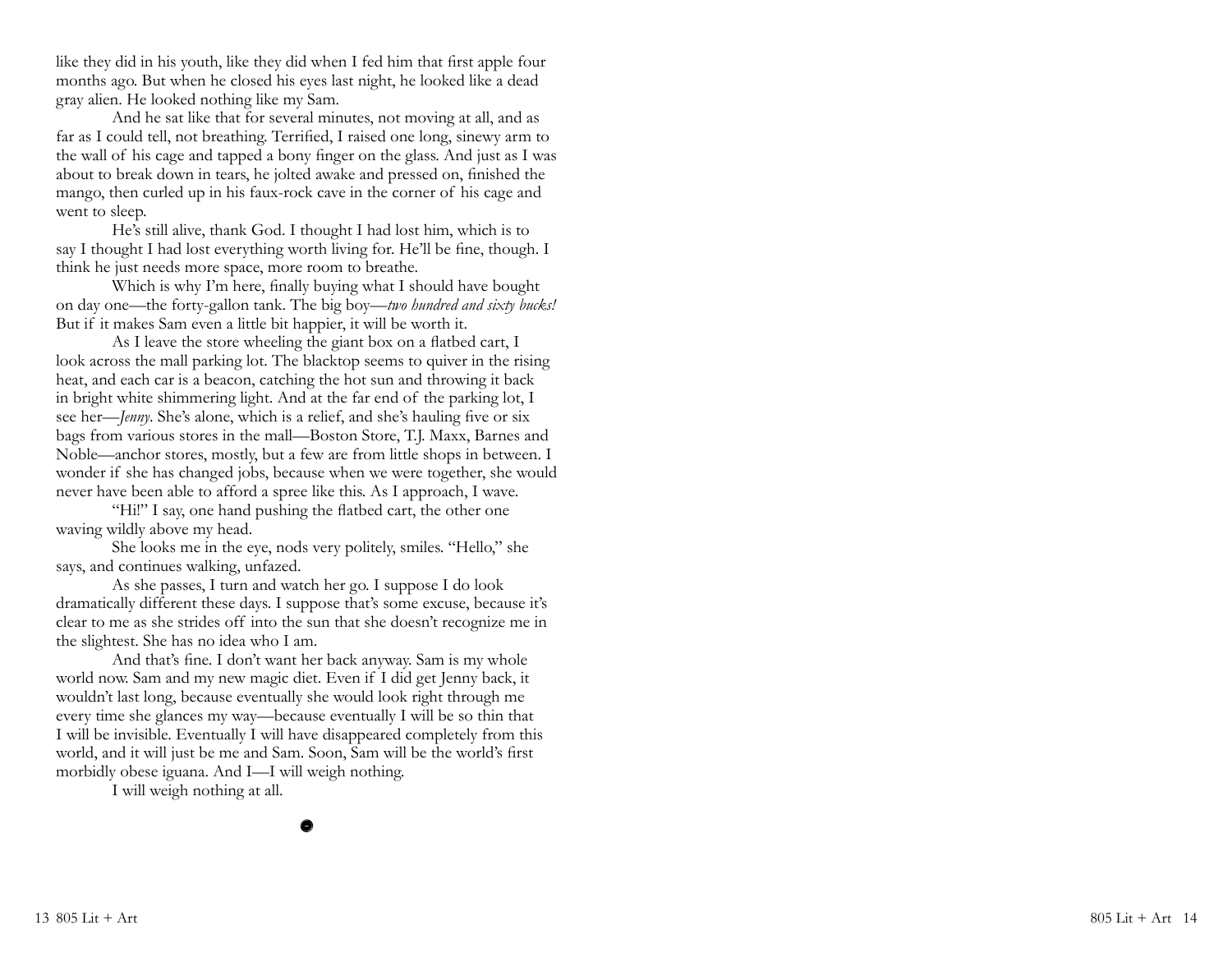

#### **A Part Of Jennifer Lothrigel**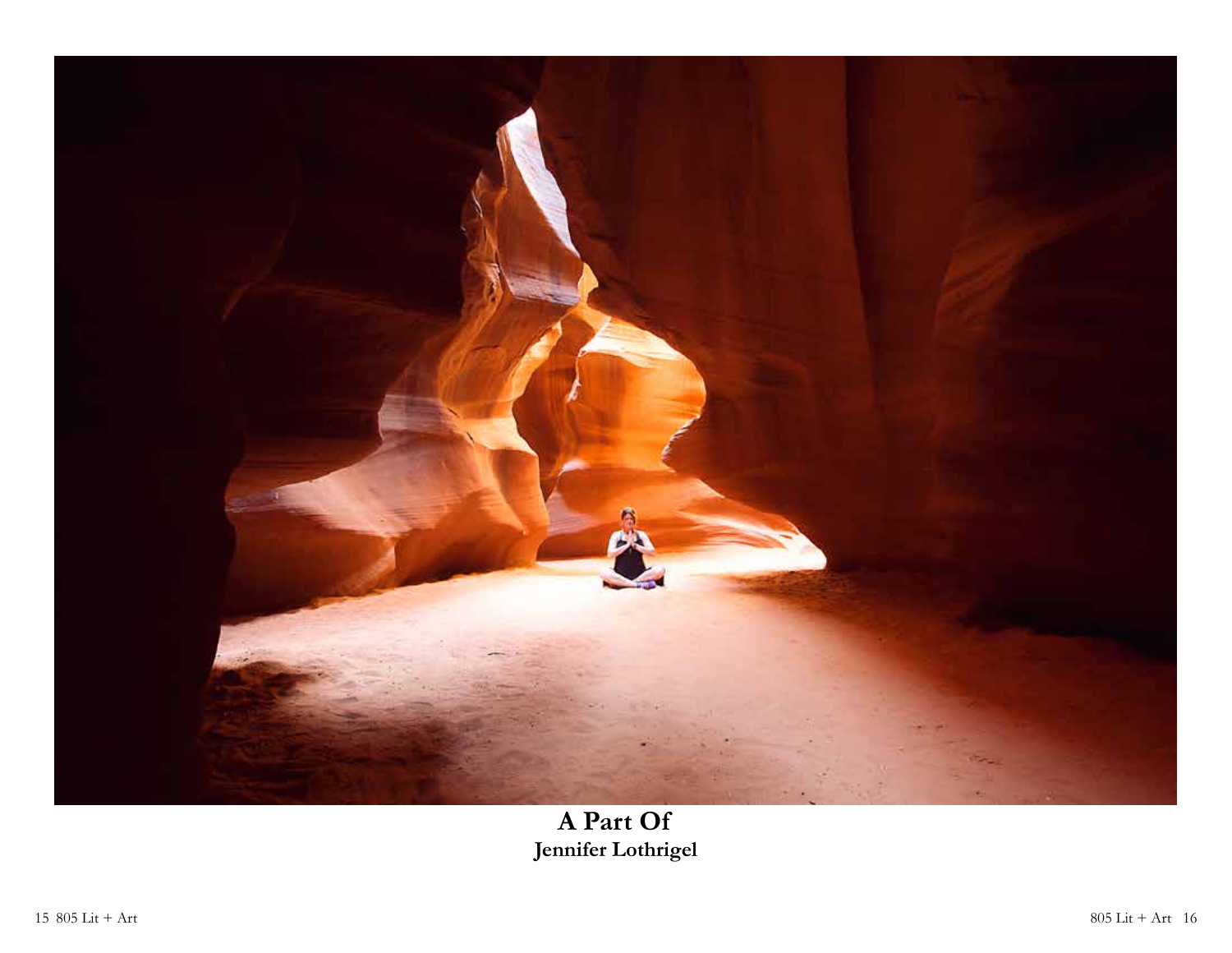## **Penelope Parker Barnett Tara Roeder**

Penelope Parker Barnett—an obscure writer (b. 1897 d. 1978) was our secret. We had discovered her in a moldy antique store in Wilmington, Vermont in 1995.

 The daughter of a physician and a Rhode Island socialite, Penelope's odd, impassioned musings on topics such as time passing, the animal kingdom, and the eccentricities of women's fashion were not the stuff of which best sellers are made. She printed her own pamphlets at her own expense, beginning in 1925, a year in which she had grave doubts about the wisdom of automobiles. Her last pamphlet, authored in 1975, questioned the efficacy of the Women's Lib movement. (It was not, she suggested, sufficiently concerned with the promotion of what once might have been called virginal spinsterhood.)

Kayla and I were 15 when we stumbled upon a shoebox of these pamphlets, which included, among others, *Thoughts on Pants, The Question of Patriotism*, and *The Ways of Raccoons*.

"Fifty dollars seems a little pricey," Kayla said skeptically.

"We'll bargain him down," I reassured her.

But there was no need. The elderly clerk behind the counter had fallen asleep, and our half-hearted attempts to wake him failed. We left fifteen dollars, which we decided in good conscience was a fair price, and furiously rode our bicycles back to the house her parents were renting for the summer.

\*

That night on the porch we smoked Marlboro lights and divided the contents of the box. As Kayla languidly flipped through her share of the pamphlets, I devoured mine, enthralled by the grave, sometimes breathless prose that seemed to cut to the heart of all that mattered—the exquisiteness of true friendship; the necessity of radical prison reform; the pleasing odor of certain flowers. Penelope Parker Barnett had reached her intended audience from beyond the grave.

I made Kayla promise never to tell anyone else about the pamphlets. Not only to safeguard against criminal prosecution for theft, but also because, in the words of Penelope Parker Barnett in *The Beauties of Friendship Among Women*, "Secrets solidify; they illuminate; they safeguard the bonds of sisterhood." \*

When we were seven, Kayla had found me crying in the bathroom at school one day after Steven Philips made a rude comment about my new glasses. "Please don't tell anyone," I asked her, ashamed of my weakness. She didn't. But she did punch Steven in the stomach.

\*

Two years after we discovered PPB (Kayla's acronym), I applied to many colleges, got accepted to some, and finally decided to attend Bennington in Vermont.

"You should come with me," I said.

"Right," she said, rolling her eyes.

"No, seriously, Kayla, rent is so much cheaper there! You could even have a studio. And we can get a cat!"

I saw it in my head: the enviable collection of Bonsai trees; the big sunny room where Kayla could work on the exquisitely wrought earrings she was beginning to design; Penelope, the shy but playful tabby.

"Liddy," she said, smiling gently, "You know I don't want to leave New York. I'm not going to live in the sticks for four years to keep you company at college. You'll be fine."

I was fine. College was everything I'd always secretly hoped for: trees, passionate conversations about non-electoral politics, books I'd never heard of. Kayla was fine too. She started a small earring business and began dating a handsome engineer named Carl.

\*

\*

I briefly regretted not being able to make Penelope Parker Barnett the topic of my senior thesis. But in the words of Penelope Parker Barnett herself in *As Years Pass*, "Promises are the threads that bind a past we have never really lost to a future brimming with further promise." And Penelope Parker Barnett belonged to me and Kayla.

\*

Penelope Parker Barnett was not a fan of marriage, and I'll admit that's the first thought that crossed my mind when I opened the invitation to Kayla's wedding the year after I graduated. We hadn't seen each other in a while, though we continued to speak on the phone once a month conversations that never failed to awaken a vague sensation of loss in me, like a phantom limb. Her earring business had really taken off—"Not," she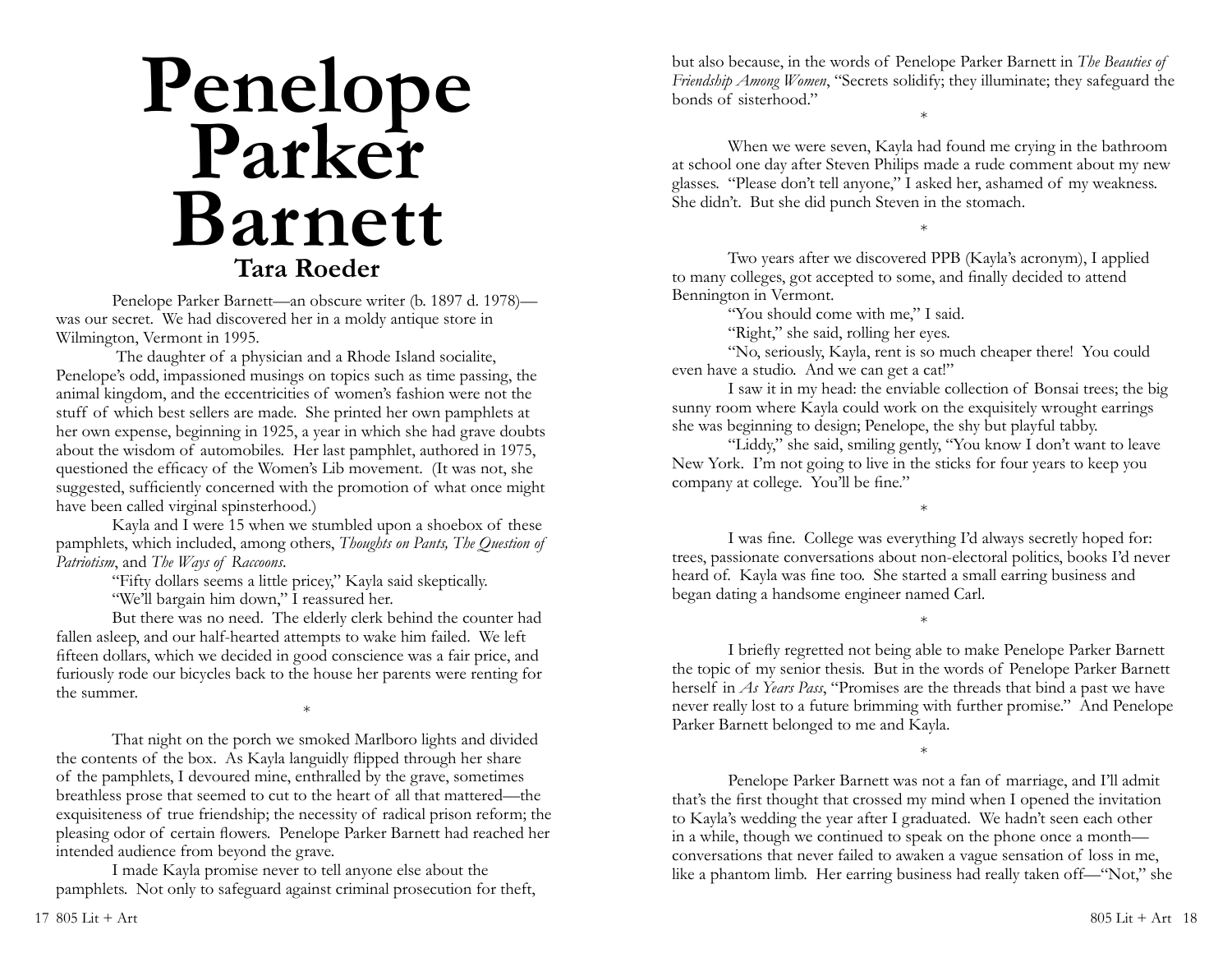confessed, "that it matters anymore; Carl is loaded."

I'd remained in Vermont the year after college, working at a pottery store run by a thin-lipped New England woman whose complete lack of humor impressed me, and writing for a local paper on topics such as how to keep cats warm in the winter and the success of the bakery's new sourdough loaves.

But obviously I returned to New York for Kayla's wedding. She looked pretty radiant when I met her at our favorite restaurant a week before what's jovially referred to as "the big day." Her dress was turquoise and her long silver earrings grazed her shoulders.

"Liddy!" she squealed, embracing me.

I became aware of a towering presence by her side. I turned inquisitively into a beaming, bronzed face with very blue eyes.

"This is Carl," she said, unnecessarily. "And this is Liddy."

"The PPB girl," he said warmly, somehow breaking into an even wider grin. "I'm so excited to finally meet you."

I suddenly understood what people meant when they talked about the feeling of a floor dropping out from under them. (Penelope Parker Barnett, I recalled dully, had spoken of betrayal in more original terms, though I failed to remember her exact wording in the fever of the moment.)

"You told him about her?" I asked Kayla slowly.

Her smile froze on her face.

"I'll let you two catch up for a minute," her impeccably tactful, impeccably tall fiancé said. "I have to call the caterer with the final numbers."

"You told him?" I repeated, despising the shrill note creeping into my voice.

"I'm going to *marry* him, Liddy," she said impatiently. "You can't be serious."

Of course I was serious. I was always serious.

"Of course I'm not serious," I said. "It's not like we're fifteen anymore."

Kayla smiled with relief.

"Wait till I tell you about the venue," she said, linking her arm through mine as we made our way to a table. "It's amazing."

\*

Penelope Parker Barnett detested insincerity in any form. She believed that one of the most important things that we, as women, can offer the world is unadulterated honesty in the face of duplicity and destruction.

But she also spoke eloquently, thoughtfully, and inconsistently on both the inexplicable pain and the incomparable beauty of friendship.

Kayla was a striking bride. I don't think anyone noticed my choked

gasp as her father handed her off to the ever beaming Carl. (They'd wanted a "traditional wedding," she'd explained.) All eyes were on her. And people expect you to cry at weddings anyway.

While they were honeymooning in Italy (Pisa, Venice, Florence), I returned to Vermont. On the drive there, I thought about an especially provocative response Penelope Parker Barnett had issued to the biblical author who urged his audience to "put away childish things." (He would, of course, never see it, having been dead for thousands of years. But this did not deter her.)

Never much for letting go of childish things myself, the first thing I did when I got home was pull out the shoebox. The next was find the stale pack of cigarettes I'd been saving since Kayla and I made a pact to quit, together, two years ago. I lit one, opened *Thoughts on Pants*, and wondered if the local paper might be interested in an article about what it means to remember. Or to forget.

 $\bullet$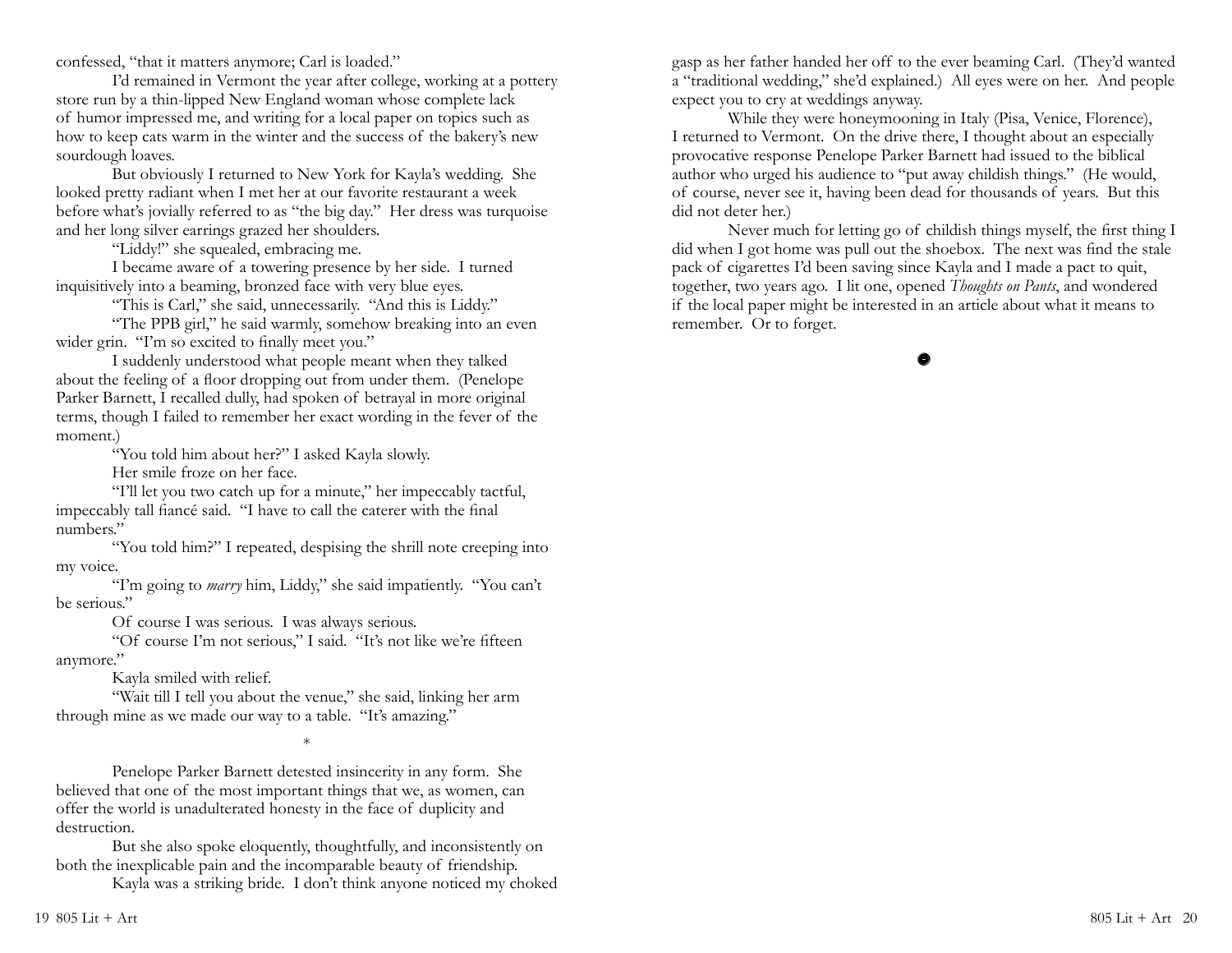

**Fish D.H. Kelly**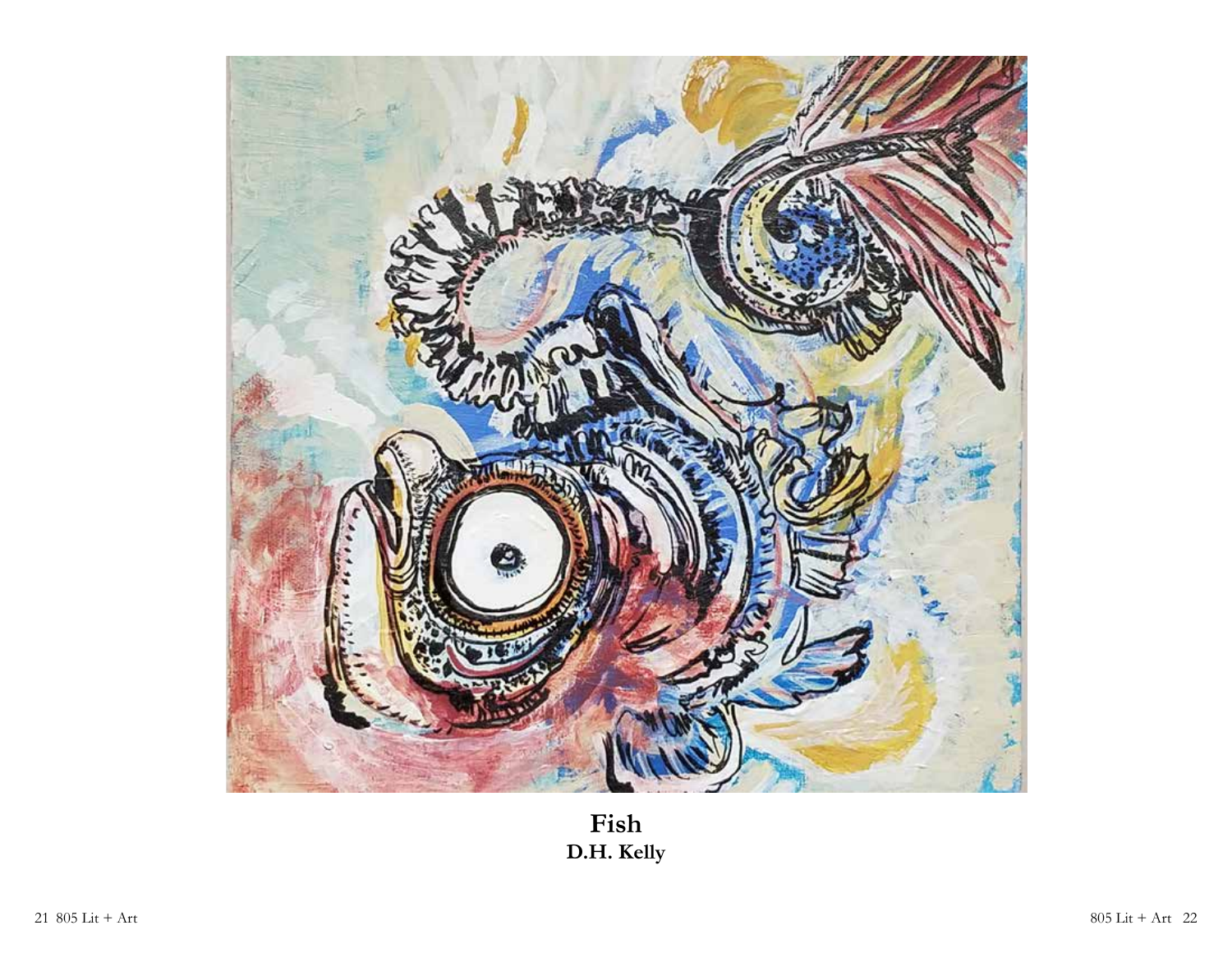

**Goat D.H. Kelly**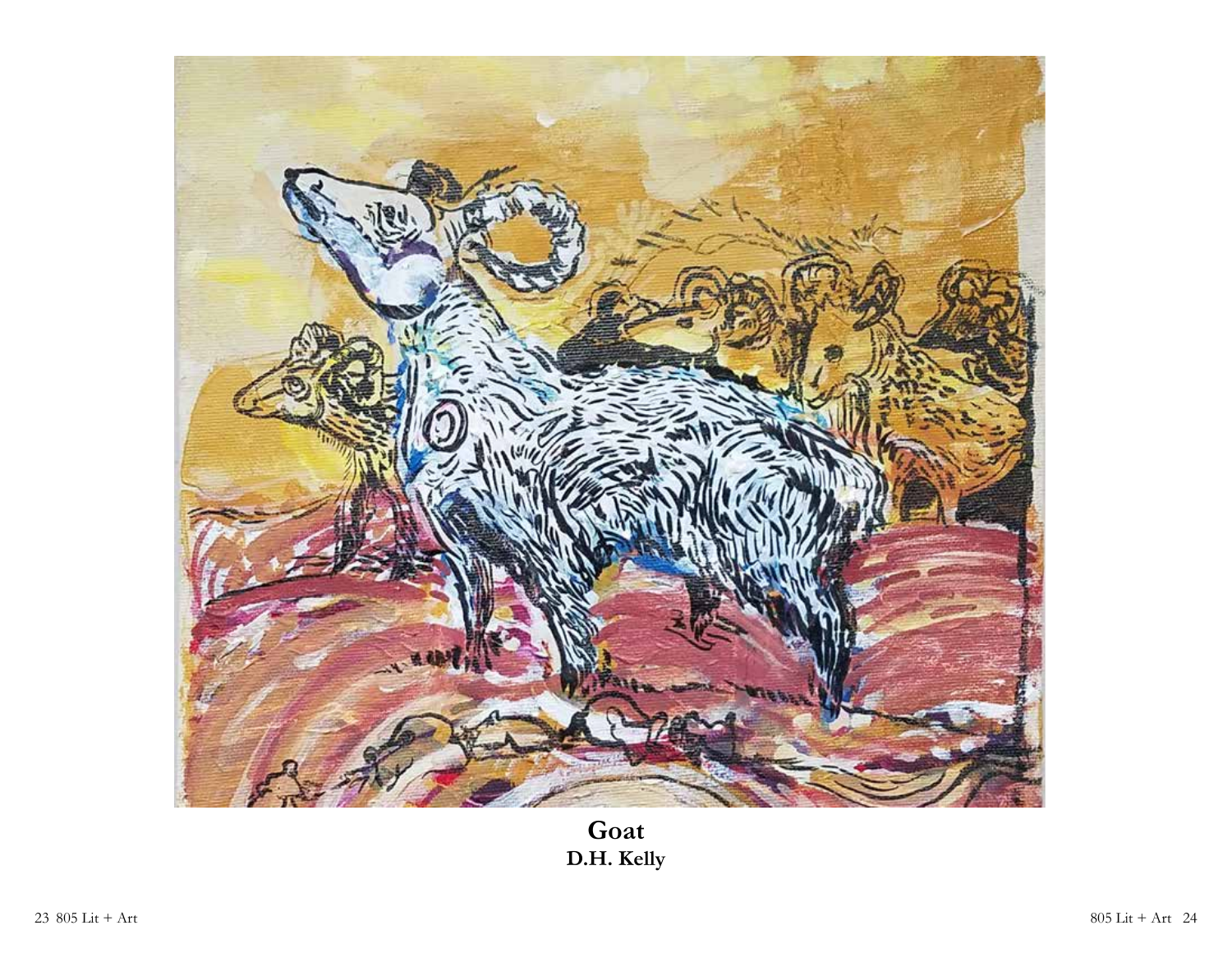# **Mixed Emojis**

#### **Alyssa Oursler**

My grandmother told me the other day that she doesn't understand why anyone would get a tattoo. "But it's permanent," she said, drawing out each letter as if that settles the argument. The thing is, most things aren't.

I still have the vase you gave me years ago. Red, cold, round—I didn't want it when I decided I didn't want you, so I dumped out the pens crowded inside and tried to give it back.

You wouldn't take it, though, so it spent months abandoned in the back of my car.

When it's over, people always ask why it's over. So you line up the grievances—shorten them into bitter sound bites, one next to the other next to the other. But as I did that, suddenly the fact that we were born of a blind date felt all too fitting. It didn't help that long before I let you go, those closest to me had already lined up the strikes and missteps and shortcomings—a row of damned dominoes just waiting to tumble.

What took so long?

Last week, I had breakfast with you for the sake of this essay—or at least that was the intention. I was thinking a lot about whether the goal of having a story to tell, in whatever form, affects its creation. I was also thinking a lot about you, but I try not to dwell on that detail.

Of course, you picked me up for breakfast and I forgot about this essay and forgot about that question and just thought, *God, we laugh a lot.*

I imagine you making that vase. Sometime before I knew you, you sat down at a potter's wheel, threw down a lump of clay, and shaped it into exactly what you wanted. Was this exactly what you wanted? And if so, which part?

It's okay to be sad sometimes, I tell myself, before cursing my own sadness.

I know there's no secret, but I still try to find one. I pick the brains of the happy couples around me, disguising my desperation as curiosity. Long ago my parents pointed to laughter as the cornerstone of their ongoing happiness, not realizing I would take that gem of passing conversation and use it as a crystal ball.

After breakfast, I tried to describe it—how you ordered rye toast with conviction and how I thought it was ridiculous and told you it was ridiculous and you agreed it was ridiculous and we both laughed—not just once, but throughout the breakfast, about a few pieces of rye toast that you didn't even touch.

I remember the rye toast and I still have the vase, filled again with pens, staring at me from atop my dresser. It's turned into one of those scraps of old relationships, like the hoodies and photos and gifts before it, that I hold onto for a reason I can't quite pinpoint. Part of me thinks I keep them as silent but spiteful proof that the thread or cotton or clay is just that—a simple "I don't love you anymore and I'm wearing your shirt to prove it."

Part of me knows that's a lie.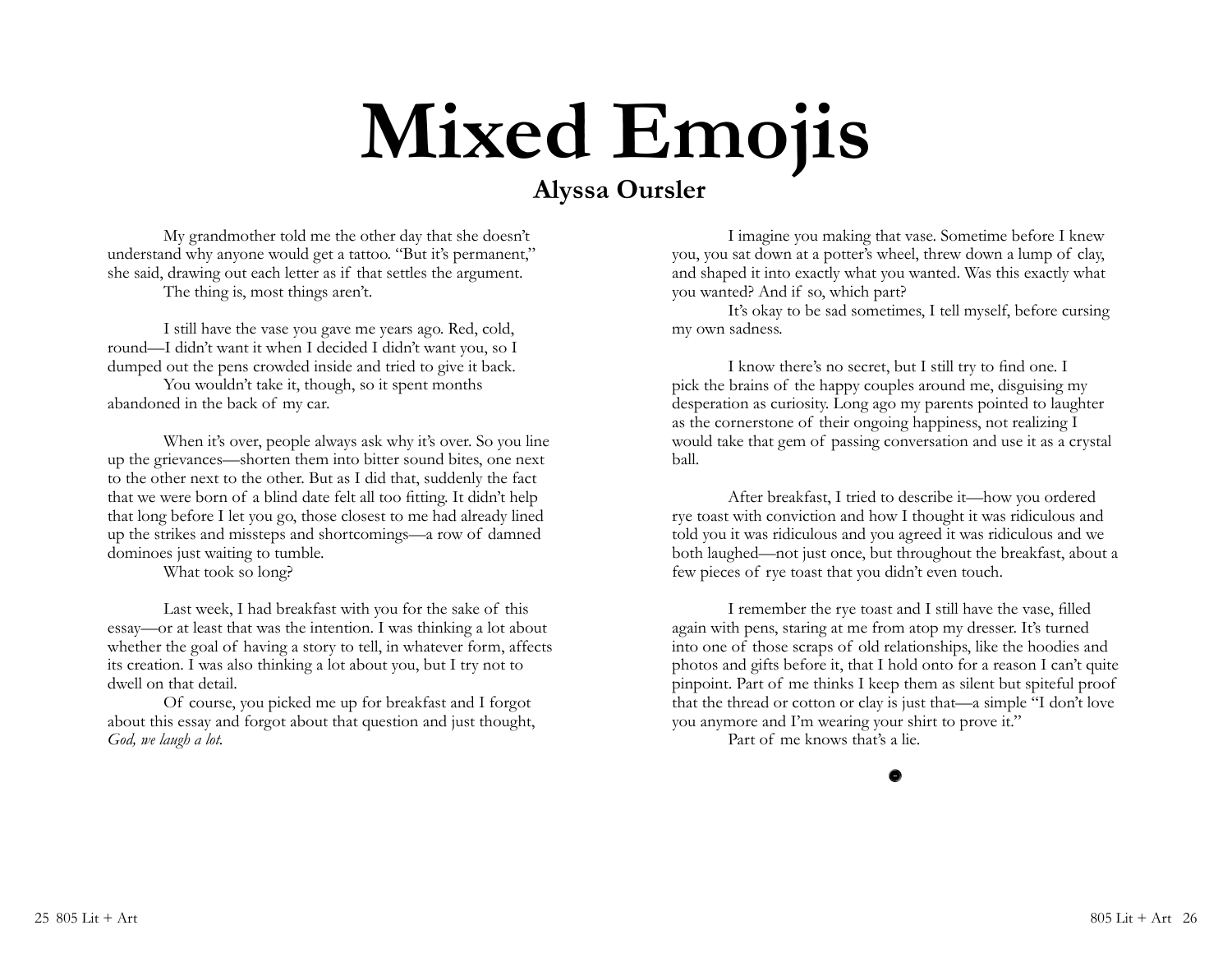

**That The Sky Is Above Us, Even When We Do Not See It Sloppy James**



*That there is a sea that there are mountains that the sky is above us, even when we do not see it*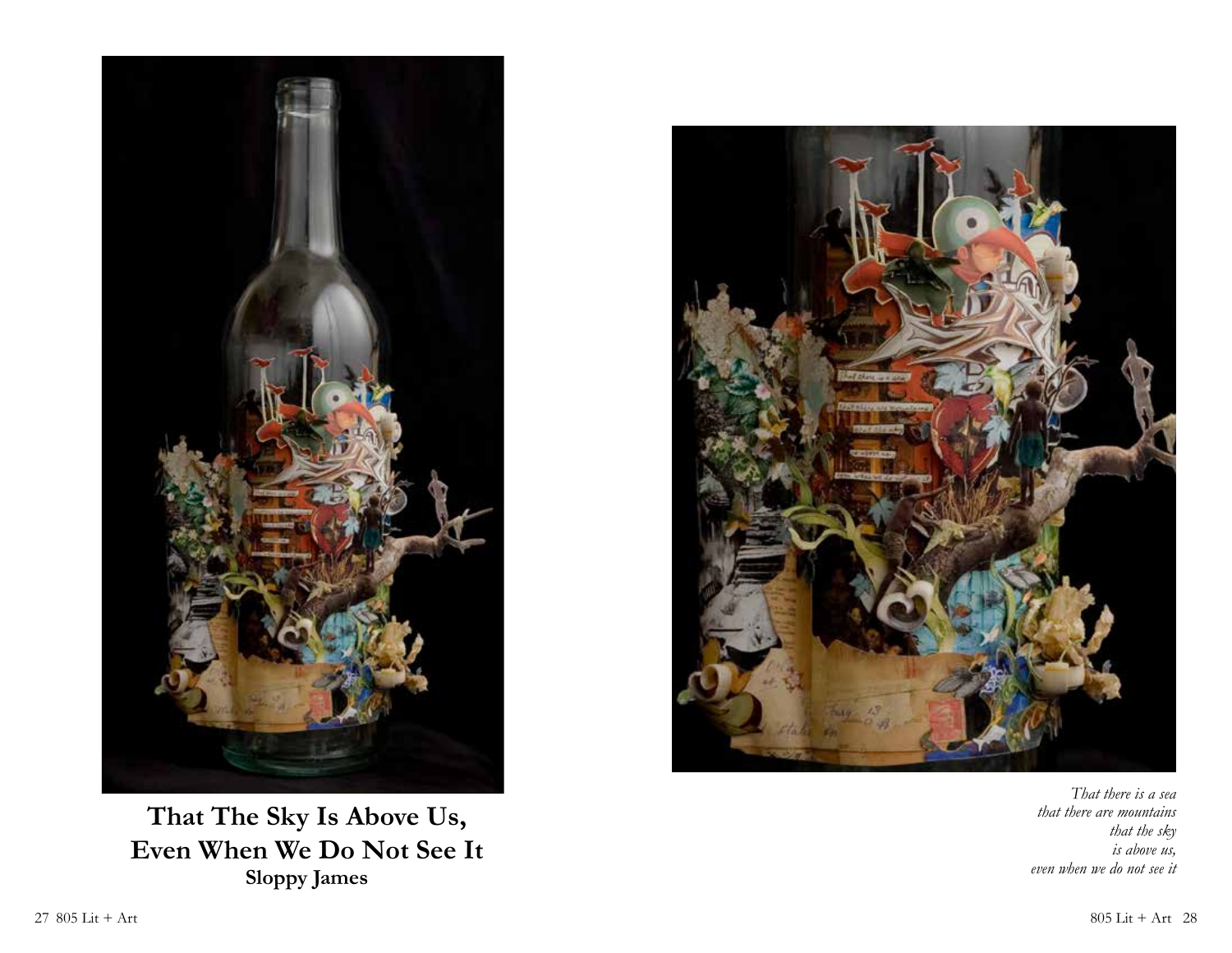Billy Collins has said that we each carry with us, two-hundred bad poems; that, before anything else, a would-be-writer has to be purged of them.

# **two-hundred**

#### **Tim Lavis**

One

in the workshop's mottled basin my grandfather pressed with a machinist's palm and a gamekeeper's thumb the last sliver of the old soapbar into the spine of the new one until, by the bulb's pendulous circuit he could no longer see the seam

#### Two

the rain only skittered over the chalky tire-ruts even the dust swirled along in the rivulets as though through air holding to itself

#### Three

fuck Billy Collins

### Thirty-Seven

when we finally got there the cap was frozen solid to the whisky bottle so we scoured the field for a good rock and debated the best angle

One-Hundred-Twenty-Three he took care with the soap over the colorless scar that ran down his thumb from nail to palm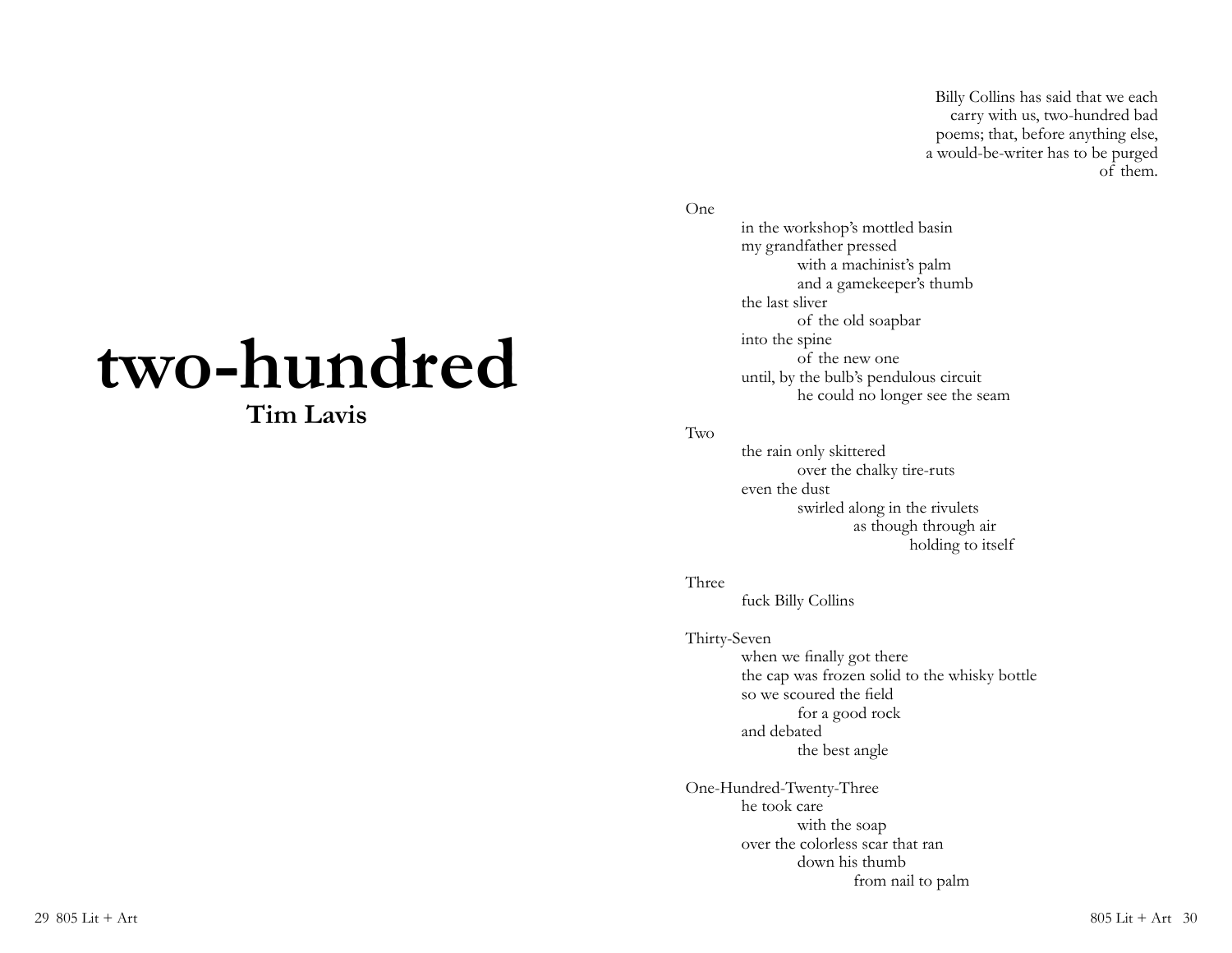and around the busted knuckle which swelled up from the groove worn by his wedding band the concave bow of a creekbed stone or else, perhaps, preserved a tree's first rings made visible again

#### Fifty-Nine

the frayed lace leaves of a Scabland Sage just barely catch the rain send it rolling down stem and trunk trace a trail straight to the taproot lay open the soil

One-Hundred-Seventy-Two as the soapfoam settles in the hollow of his wrist where a chipped navicular clicks against the radius' worn hemisphere as the shoulder of the bottle is laid against the ragged cleave of an old quarry stone the point of impact, traced first then traced again

One-Hundred-Sixty the sound was shored upon the cushion of his throat wrecked, finally, on that barricade finally, only the shiver of a dismembered echo

Seventy-Four that cracked silence that rings back upon itself an open faucet that only clunks and hiccups in anticipation

One-Hundred-Ninety-Six with its pages laid against each other Hayden Carruth's "Dearest M-" takes up barely a millimeter the trailing lament of his daughter's death is packed so densely against itself it can't even support a flip-book doodle

One-Hundred-Ninety-Seven

One-Hundred-Ninety-Eight

One-Hundred-Ninety-Nine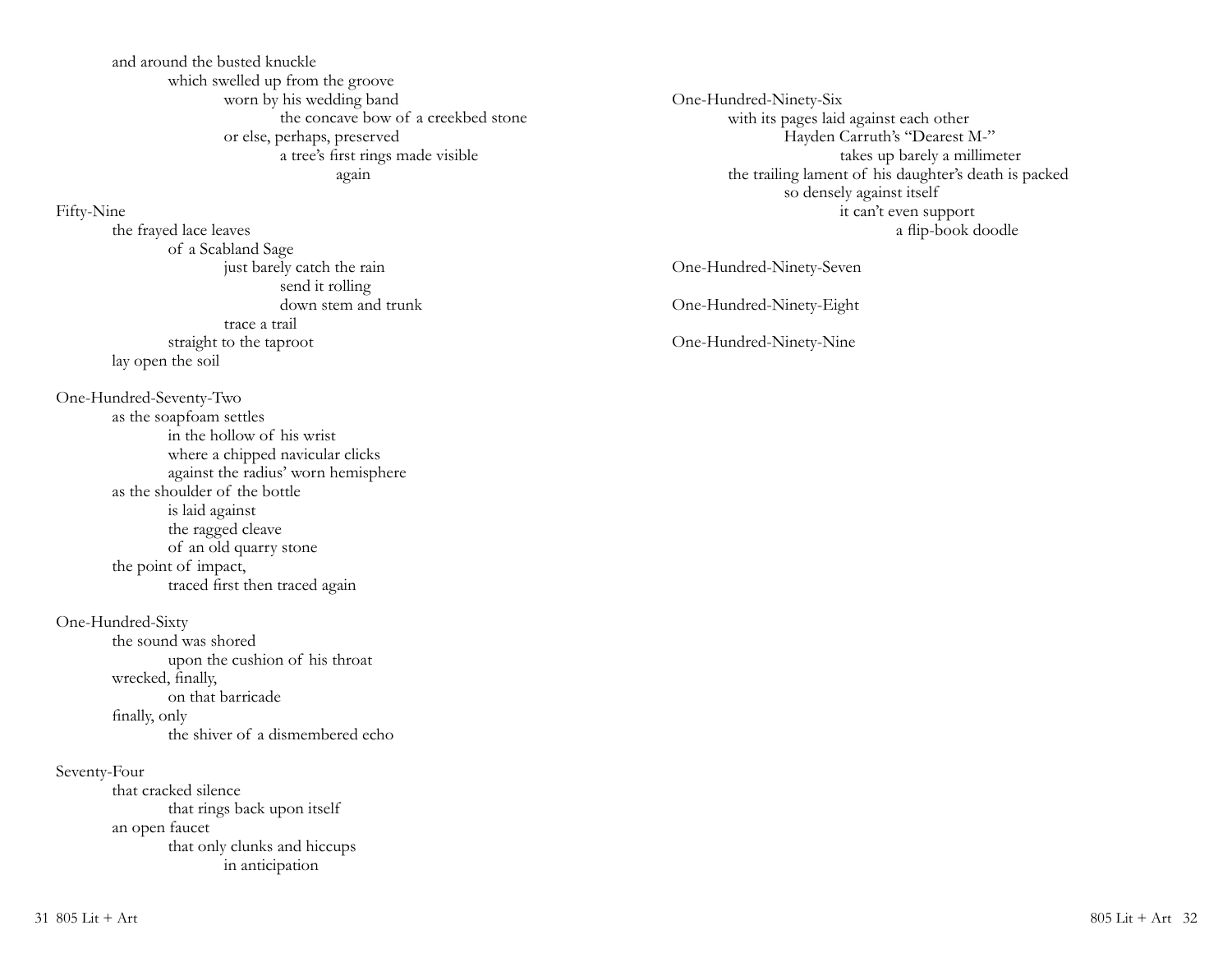

#### **Lake Louise Keith Moul**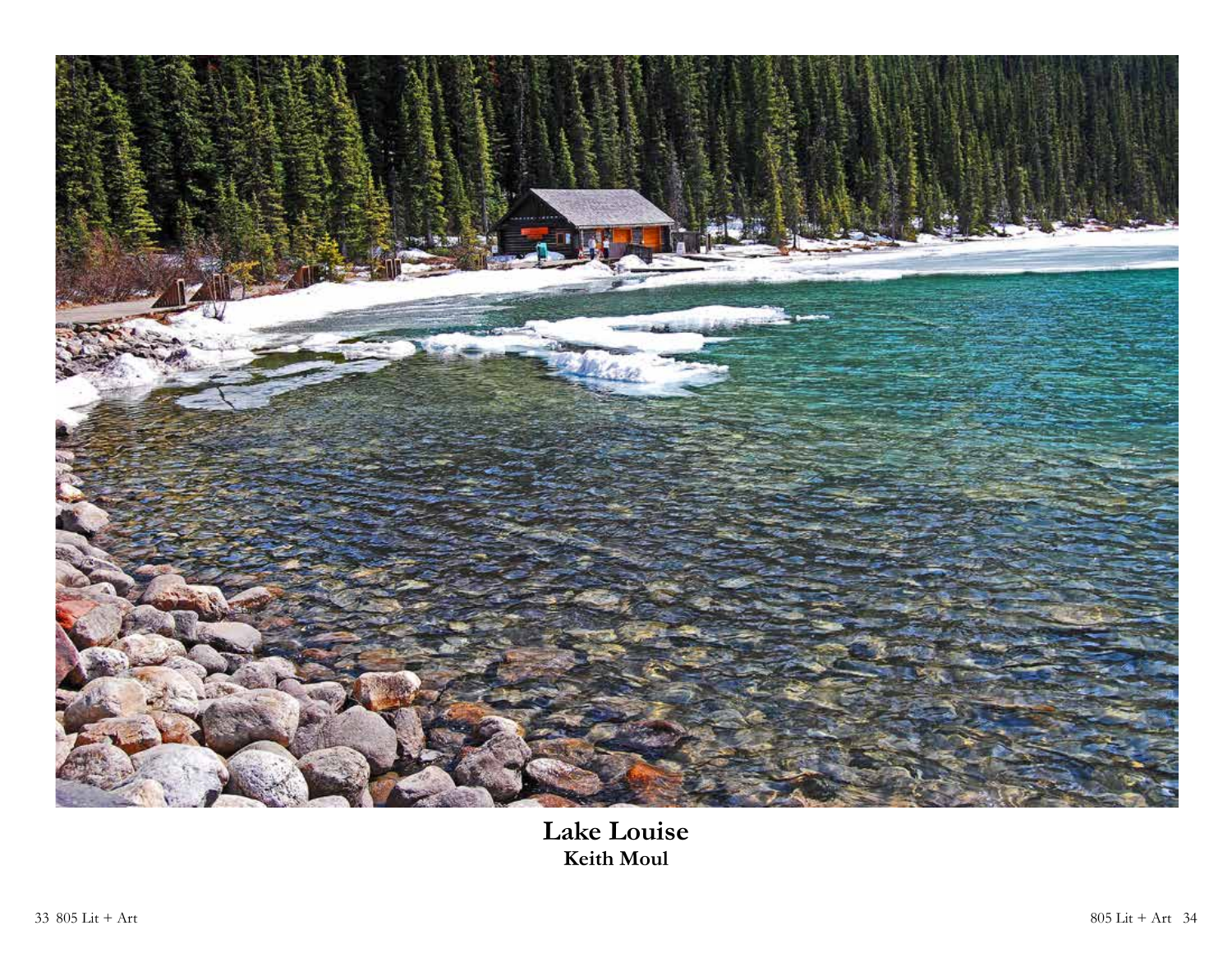# **Sinner Sara Cutaia**

Wake up, the sun is out. It's only 6am, but wake up anyways. Hang your feet off the side of the bed. Crumple the bed sheets in your hands. Try not to think about work later. Think about work later and cringe. Make a pot of coffee, piping hot and black, like she likes it. Sip your own beige cup on the balcony. Listen to the horns and the wind and early morning whispers.

You laid out your suit the night before, so put it on. Forget the red tie, today you go casual. Run a lazy hand through your hair, forego contacts and leave your glasses on. Drain the last of the coffee. Take one last look at her sleeping there in the shafts of sunlight, bare shoulders peeking out from the white sheets, hair splayed like ribbons on the pillow. Grab your brief case, and leave.

You spent so much time getting lost in the horizons of the city that now you're late. Hail a cab. Make yourself small in the back, because you don't want to talk. Pay and tell him to keep the rest. You want to make amends, even though he isn't the one that needs it.

You're two minutes early now. Debate getting another cup of coffee from the lobby, but don't. Glance at your watch. Now again. Now again. Realize you can't put it off any longer, and get into the elevator. Push 38. Wait in the corner.

Walk briskly through the doors as they open. Appear preoccupied with the reports in your hand. Don't look up. Don't look up. Don't…

Look up. See her watching you through the glass conference room walls. Catch the eye of your partner who quickly averts his eyes, not wanting you to see him judging. Breathe, because you stopped for a moment. Stop thinking about last night. Stop remembering the color of her lips, her bra, the pink of her neck. Go, keep going, you're almost to your office.

Start work. Open your laptop. Go on, don't just stand there. Read the memos in your inbox, read them again, and once more, this time absorb what they say. Call Kimberly, tell her to push back your meeting. Be brisk, you're not in the mood to

explain. Move to loosen your tie, the one you didn't wear today. Take Advil for the headache coming on.

Answer the text from your wife, the one asking why you got in so late, and left so early. No. Don't answer, not yet. Think of a really good reason. Tell the truth. Lie. Ask John for his opinion. No, John would give you the wrong advice. Don't actually think about why you were late. The hands weren't your wife's, the zipper wasn't on her skirt, the perfume was sweeter than anything she would ever wear. Stop thinking about it, stop. Pace to the door, see her standing there again, watching you. Keep your eyes up, eyes up. Keep looking, though. Don't break eye contact as she saunters towards you. Remain calm, this is work. These are work hours.

Remember your wife, the way she likes her coffee, the way she buttons her blouse to her chin, all twelve of her freckles, her ability to snap the sheets when she makes the bed, the rug she bought for your birthday, the one you made love on last month. The month before? Your wife, she loves you.

Careful, she's at the door now. Look at her eyes. No, not her eyes. Focus on her forehead, away from anything important. Ask what she needs. Ignore the purr in her voice, the catch in her breath, the flashes of memories from the scent on her neck. Answer her question. Was it a question? Send her away. Do it. Hurry. Don't look at her, don't ask her to come in, don't pull the blinds down don't pour yourself a glass of scotch. It's 9am. Tell her to stop, remind her of your wife, or show her the frame on your desk. Say something, anything.

Oh hell, finish the glass of scotch. It will be the least of your sins today.

 $\bullet$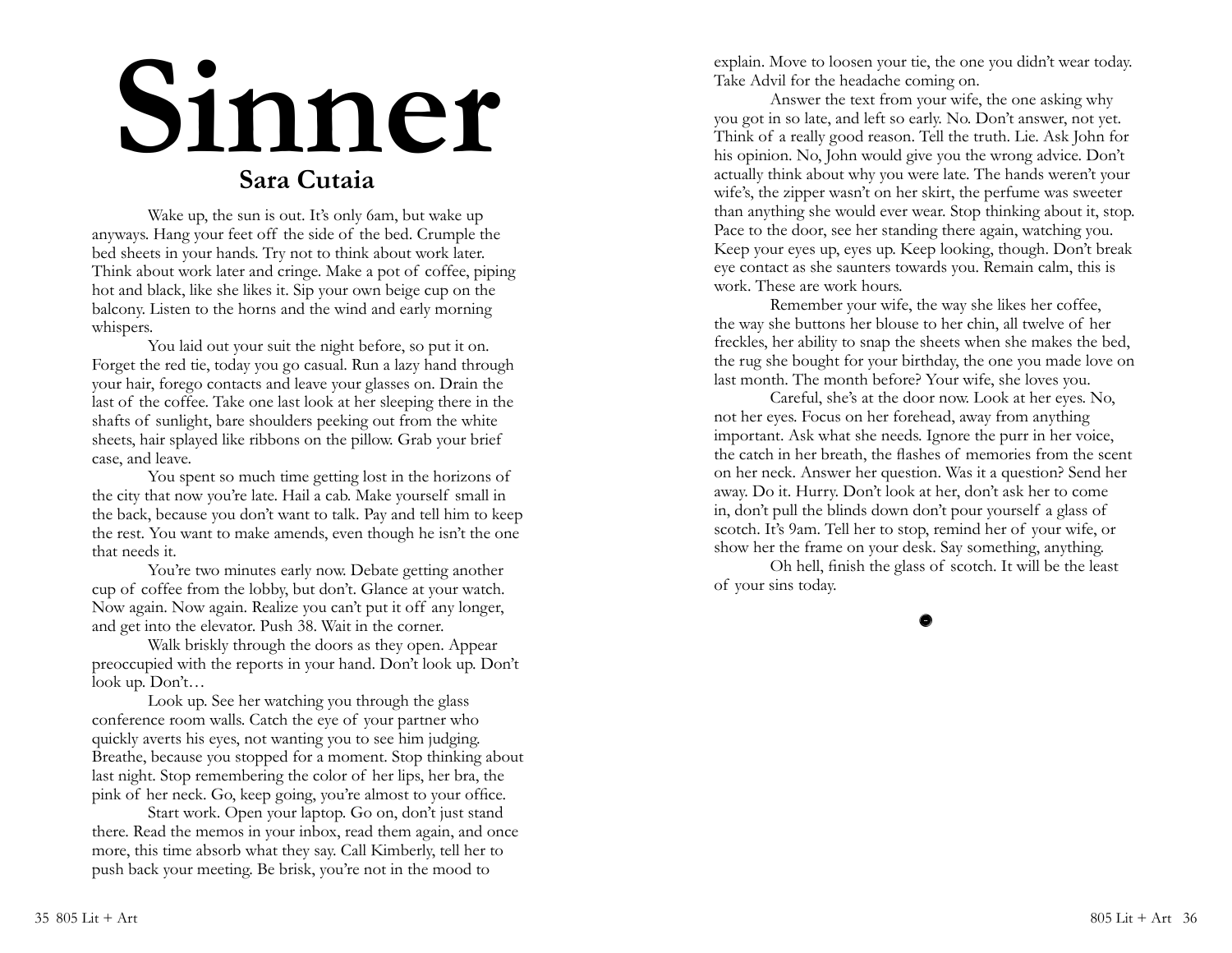# **Aritst & Author Bios**

**Jennifer Ammon** received her MFA in creative writing from Florida International University. Her pieces have been published in *Absolutely Florida*, *Gulf Stream Literary Magazine*, and *805*. Besides writing, Jennifer has a penchant for getting right turn on red tickets.

**Craig Berry** holds a BA in English from the University of Illinois, which means he had some difficulty finding work when he graduated into a disastrous economic climate in 2010. Eventually, he fell in with clinical informaticists, which is a fancy way of saying he works in healthcare IT. It's a dreadfully dull day job, so by night he makes up stories. This is his first piece to be published.

Patrick Bower is a writer and songwriter living in Brooklyn, New York. A graduate of Indiana University, he supports his poetry habit with freelance copywriting. His work has appeared in *Lit.cat* and *Sheila-Na-Gig Online*.

**Sara Cutaia** is a Texas native, but she's testing out the Midwest seasons for now while she is completing her MFA in Fiction at Columbia College Chicago. She is the Managing Editor of the place-based literary magazine *Arcturus*. Her fiction work has appeared in *South 85 Journal*. Essays and reviews can be found on *The Chicago Review of Books* where she is a full-time contributor.

**Kristi Hebert** is a displaced New Yorker living in southern Louisiana. A graduate of Converse College's MFA program, she often writes with a dog nose on the keyboard and is often found writing YA and fantasy. This is her first piece to be published.

**Sloppy James** is an emerging artist and beginning freelance designer, poet, and writer. He makes art to be happy. He lives to create engaging works that have never been attempted before. Tucked away in his slightly cramped studio in RVA, he knows that there is not enough time for all the ideas. See more of his work at sbaustin.carbonmade.com.

Born In Texas and raised in Maryland, **D.H. Kelly** has been writing and painting for as long as she can remember. Currently, she lives and works in Washington D.C. with her partner and son. This is her first time to be published.

**Tim Lavis** received an MA in American Literature from St. Bonaventure University in 2014. He is currently pursuing a doctorate at Binghamton University with a dissertation titled "Language after  $L=A=N=G=U=A=G=E$ ". His research interests include contemporary poetry and poetics, studies of the avant-garde, and Benjaminian critical theory.

**Jennifer Lothrigel** is a photographer and poet residing in the San Francisco Bay area. She creates intuitively, drawing from the mystery of her body and soul, then weaves her findings together. Her work has been published in *Trivia: Voices of Feminism*, *Narrative Northeast*, *Rose Red Review*, *Gravel Magazine*, *Cordella Magazine*, *We'Moon* and more.

**Keith Moul's** poems and photos are published widely. Finishing Line Press released a chap called *The Future as a Picnic Lunch* in 2015. Aldrich Press published *Naked Among Possibilities* in 2016.

**Alyssa Oursler** is a freelance writer based in San Francisco by way of Middletown, Maryland. Her creative nonfiction has been published in *Thought Catalog*, *Luna Luna Magazine* and *The East Bay Review*, while her other writing has appeared in *USA Today*, *The Bold Italic*, *Forbes* and more. She was a 2016 spring resident at the Lemon Tree House and placed second in *Litquake's* 2015 writing contest. You can find her at teainacoffeeshop.com.

**Tara Roeder** is the author of two chapbooks, *Maritime* (Bitterzoet Press) and *all the things you're not* (dancing girl press). Her work has appeared in venues including *The Bombay Gin*, *Hobart*, *Two Serious Ladies*, and *The Journal of Compressed Creative Arts*. She is an Associate Professor of Writing Studies in New York City.

**Paule Woolsey** was born in Les Sables d'Olonne, France and has lived in Paris, England, and Washington, D.C. A retired High School librarian she presently splits her time between Bradenton, Florida and La Rochelle, France. Woolsey is a self-taught artist. She was in her late forties when she picked up some colored pencils and started to draw to express her intellectual life. Since those first tentative drawings, she has immersed herself in art, taking workshops and classes as well as meeting and working with artists in Florida and France. Over the years her work has evolved from a primarily realistic perspective to a more surrealist tone, which mirrors her life-long love of architecture, literature, and philosophy. Woolsey's drawings are created on paper using graphite, charcoal, ink, and colored pencils in shades of grey and spurts of bright colors to emphasize specific figures and objects which serve the theme of the piece.